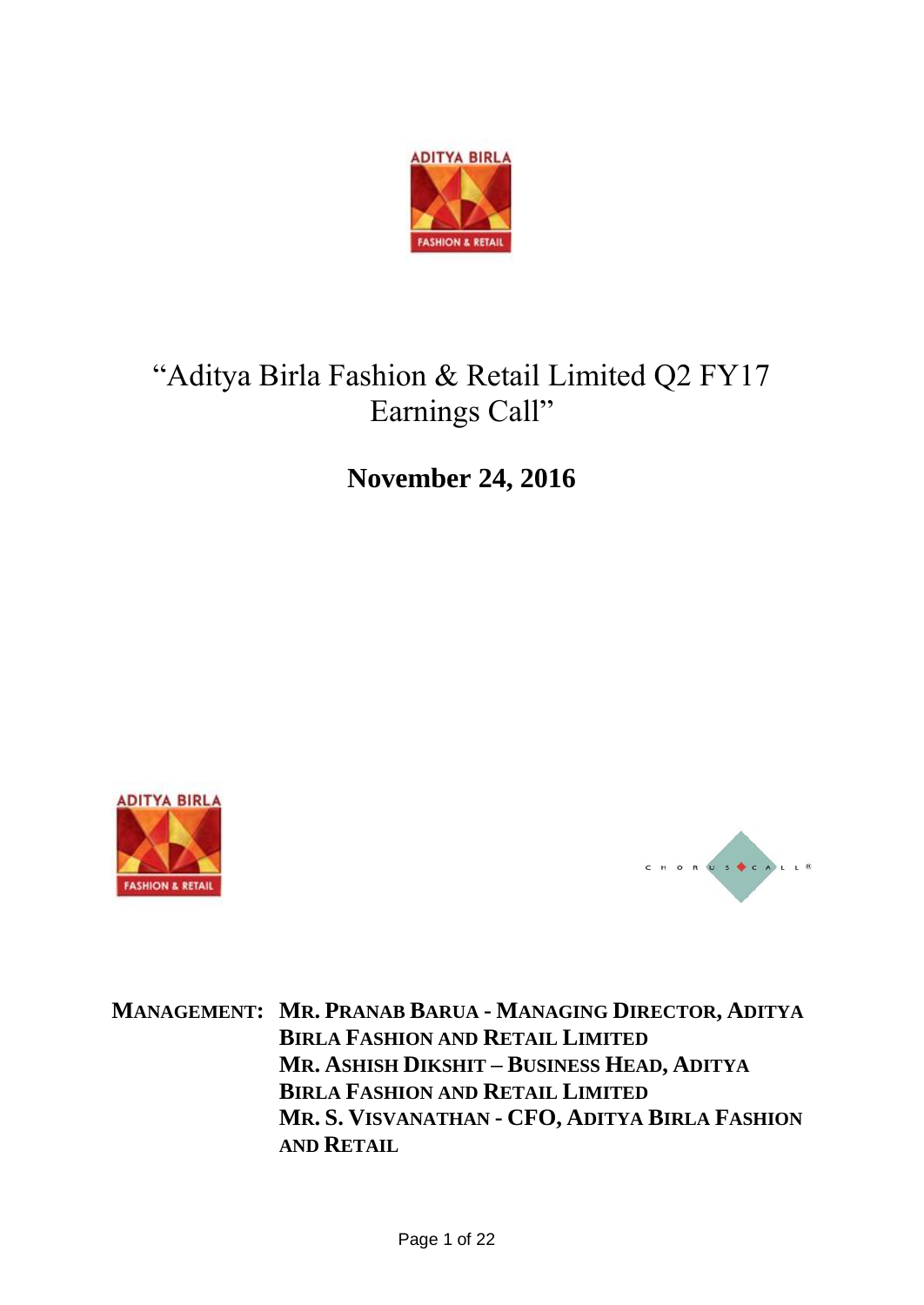

## **Moderator:** Ladies and gentlemen, good day and welcome to the Q2 FY17 Earnings Call of Aditya Birla Fashion & Retail Limited. The call will begin with a brief discussion by the company's management on the quarter and half yearly earnings performance followed by a question-andanswer session. With us, we have Mr. Pranab Barua – Managing Director, Aditya Birla Fashion & Retail along with Mr. Ashish Dikshit – Business Head, Aditya Birla Fashion & Retail and Mr. S. Visvanathan – CFO, Aditya Birla Fashion & Retail. I want to thank the management team on behalf of all the participants for taking valuable time to be with us. I must remind you that the discussion on today's earning call may include certain forwardlooking statements and must be viewed therefore in conjunction with the risk that the company faces. With this, I hand the conference over to Mr. S. Visvanathan. Thank you and over to you, sir.

## **S. Visvanathan:** Thank you. Good evening and welcome to the Q2 FY17 earnings call for Aditya Birla Fashion & Retail Limited. Let me first take you through the industry performance. The second quarter, July to September period was marked by a long end of season sale for the industry. Lower sales in quarter one particularly in the peak wedding period of April to May have resulted in higher inventories across the industry and hence early EOSS for the industry. Not only was the discount period unusually long, it witnessed much higher levels of discounting and multiple promotions. This also created an overall fatigue with discount and a subdued post EOSS consumer offtake. The sales were largely restricted to East, during Pujo period which saw reasonable uptake of demand. The apparel industry continued the pattern that we saw in the first quarter where the womenswear, casual wear, value fashion and fast fashion segments continued to grow at a healthy pace. In terms of channels, e-commerce continued to lead growth across all categories.

Now coming to ABFRL's performance, first let me take you through strategic initiatives and new businesses and then I will take you through the performance in terms of the financials.

New initiatives and businesses; during the quarter, we continue to make progress in our strategic initiatives to intrinsically enhance our business model through clear focus on the following initiatives. The first initiative is brand development through investment in brand building, merchandise and refreshed store experience. We also looked at the season shifting from 2 seasons to 4 seasons to build an agile design and supply chain cycle. This is a significant internal transformation which we have undertaken and this will prepare the business to deal with greater agility for any changes in market conditions and consumer takes. Our focus on cost optimization and capital productivity continues and it has been a key area of focus for us as we are constantly driving capital efficiency through better working capital management and partnered CAPEX programs.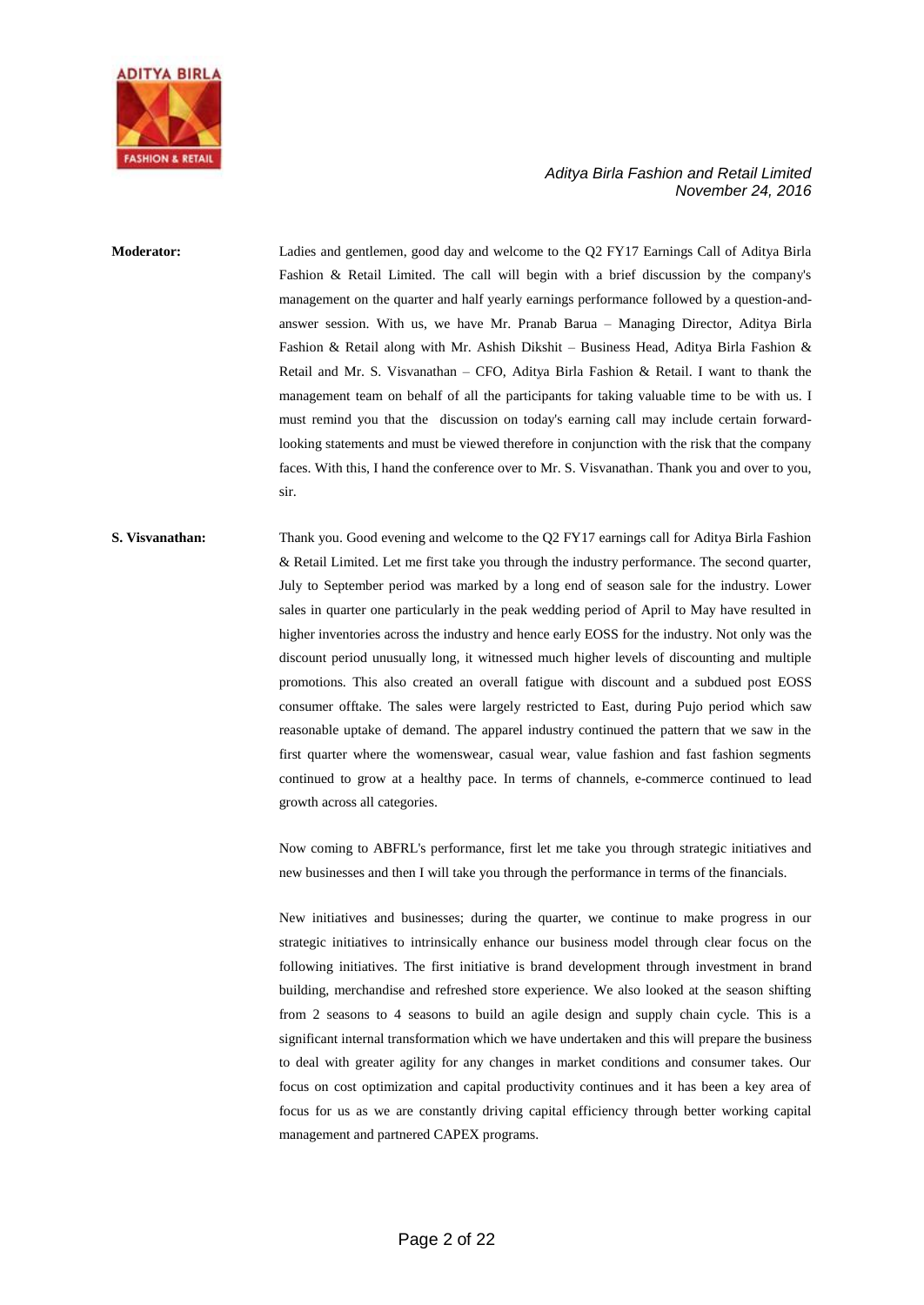

As mentioned to you in the last many calls, digital transformation through own and partnered e-commerce through strategic partnerships and execution of Omni channel program across Pantaloons and MFL stores has been a priority area for us. We have enhanced our partnership with key e-commerce players in fashion and apparels through integration with our IT systems and supply chain as well as initiation of joint fabric business planning. We also transitioned our own e-commerce platforms from a single multi-brand platform to individual brand ecommerce website. This is an important step in our journey to also complete Omni-channel experience to our consumers. As of now, we have rolled out Omni-channel functionalities across 400 stores. Simultaneously, we are also enhancing the strategic play of our business in line with our plan to enhance our leadership position in the industry through new partnerships and market expansion.

As already announced earlier, we completed the acquisition of Forever 21 in the month of July 2016. This acquisition will give a key wide space of young women fast fashion in our portfolio. We are in the early stages of transiting the business into our portfolio and considering the market potential, we are confident of building a very strong position in this category. We also signed up a long-term distribution partnership with iconic British brand Ted Baker. Ted is one of the fastest growing brands in the super premium segment with a strong portfolio of products for men and women spanning casual, formals and accessories. We expect to launch the first Ted store by the end of this financial year. This partnership with Ted along with the partnership we signed with Simon Carter earlier on has strengthened our position in the growing super premium category of menswear. We are also pleased to announce the launch of men's innerwear and athleisure products under the Van Heusen brand. As per the planned strategy, we have launched it in South India in the states of Karnataka, Tamil Nadu, Telangana and Andhra Pradesh. These products are now available in leading multi-brand outlets, our own EBOs and department stores. Innerwear as a category also gives potential for growth and we plan to steadily build this category into a large and profitable business in the next few years.

Now coming to the highlights of the financial performance of ABFRL and the individual businesses. Sales for second quarter was 1,187 crores which is a growth of 13% over last quarter FY16. EBITDA for the period was 172 crores, a growth of 5% over same time last year. H1 sales grew by 11% while EBITDA grew by 20% and EBIT by 60% over H1 of FY16.

Now on the individual businesses, let me first talk about the Pantaloons business. Pantaloons posted a healthy growth of 22% with the strong same store growth of 6.2%. It ended in Q2 with sales of Rs. 727 crores. We expanded the network to 171 stores. Own brands now are about 63% of Pantaloons revenue while EBITDA for the quarter was 52 crores, significant growth of 78% over the same period last year. H1 sales at 1,301 crores grew by 26% and EBITDA at 78 crores grew by 131%. The like-to-like growth for H1 was 10.4%. The move to value fashion and increased share of own brands combined with expansion has helped Pantaloons to report substantial growth in sales and profit. The network of 171 stores at the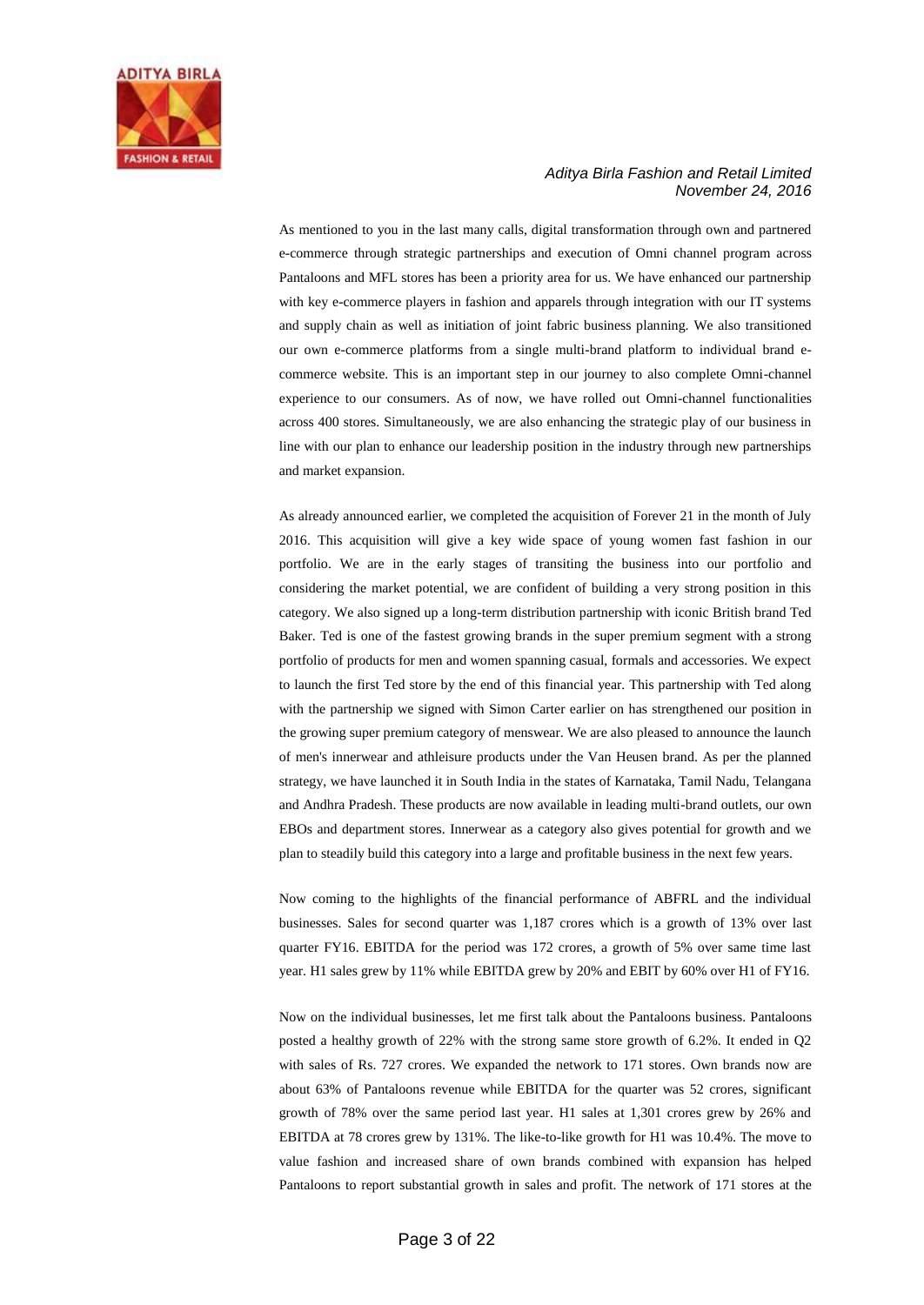

end of Q2 FY17 includes 7 Pantaloon Women's stores and 2 Pantaloons Kids stores. The initial results for these new formats are encouraging. As part of the overall strategy to drive partnered distribution, we have launched 9 franchise stores and we expect this number to grow slowly and steadily as we build on the experience of running and managing these stores profitably.

Now coming to the brand business, MFL**.** Q2 of MFL sales were 1,171 crores, a growth of 5% over Q1 FY16. While gross margins for the quarter improved by 20 basis points in the back of our calibrated discounting strategy, EBITDA for the quarter was 115 crores as against 136 crores for the same time last year. The financials of MFL incorporates the innerwear expenses and the Forever 21 business which has been recently acquired in this quarter. Our like-to-like growth for the quarter was -10% as we continue to pursue our strategy of calibrated discounting despite competitive pressure. During the quarter, we continued the retail network rationalization by closing 60 stores. During the first half of this year, we have completed most of the strategic network restructuring by shutting those 136 stores and opening 100 new stores. This has made our retail network healthier and more profitable. The gains of which will emerge going forward.

Corresponding numbers for H1 for sales is flat at 2,013 crores and EBITDA was subdued at 162 crores primarily due to lower like-to-like growth and introduction of new businesses like F 21 and innerwear. Results for this quarter incorporate the impact of Ind-AS accounting standards. The detailed bridge is available in the investor presentation uploaded on the website.

Coming to outlook; even as apparel industry was beginning to show signs of healthy recovery and we were looking forward to revive H2, the demonetization announced by the government has become a dampener for discretionary spending and we expect the apparel sector also to be impacted for the next few months before it stabilizes. It is too early to predict the impact on H2 performance as the economy is still grappling its cash for basic needs. We are still assessing the full nature of the impact that we have on our volumes and say for the coming quarters. With this, I now end the opening remarks and the floor is now open to questions. Thank you.

**Moderator:** Thank you very much. Ladies and gentlemen, we will now begin with the question and answer session. We have the first question from the line of Abneesh Roy from Edelweiss. Please go ahead.

**Abneesh Roy:** Sir, my first question is on Pantaloons wherein the margins have shown a good recovery to 7% plus, but the same store growth has slowed down considerably on a quarter-on-quarter basis. So could you take us through both these movements on a full year basis, where do you see the margins and why the SSG in Pantaloons has been EBIT volatile not just this quarter, in the previous quarters also it has been quite volatile.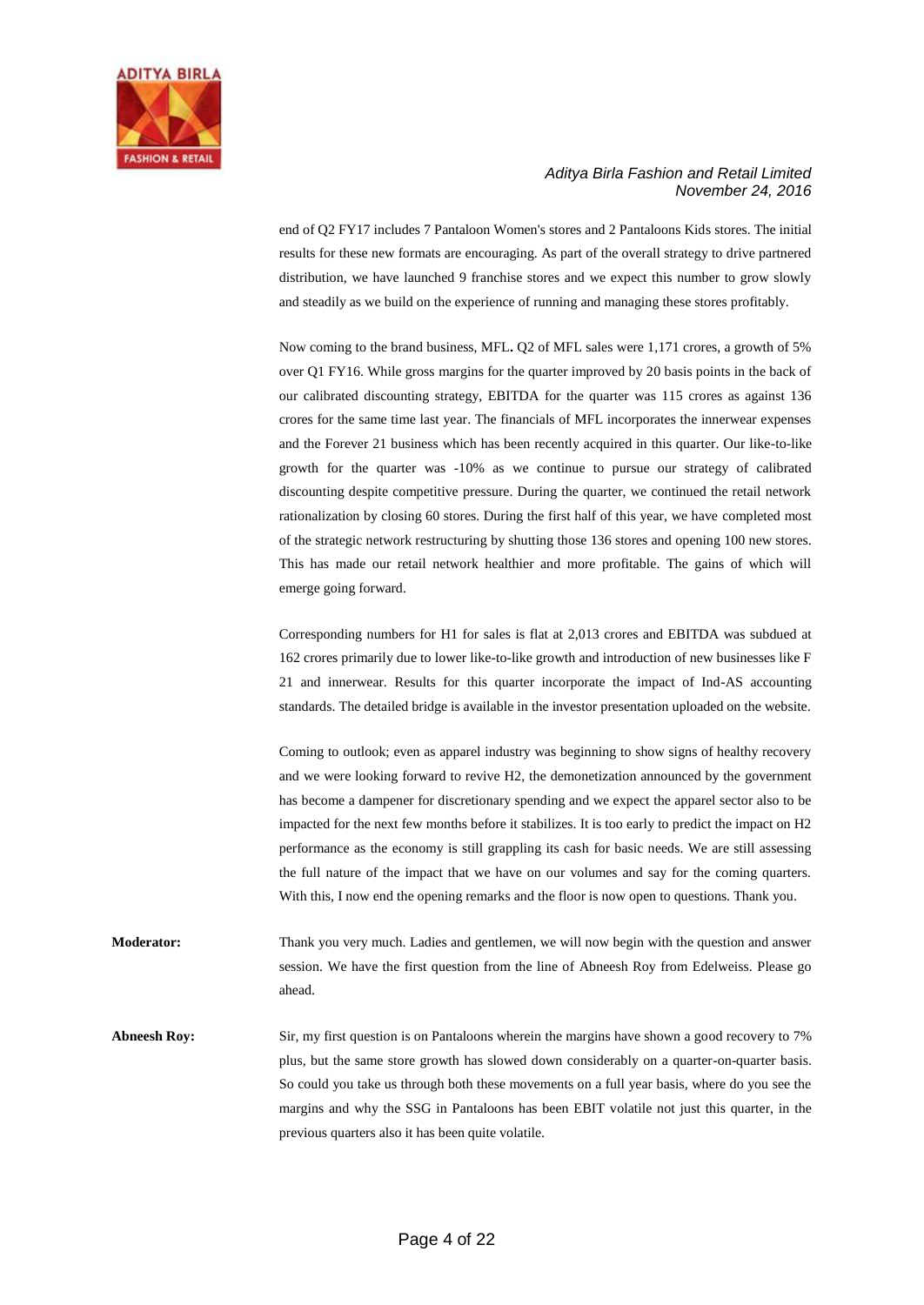

## Ashish Dikshit: Let me answer the first question. As far as the gross margins in Pantaloons are concerned, it is a steady improvement that the Pantaloons business has been making over the years. It is both a function of product mix that we are delivering that equally aided by the shift to own brand business. Due to superior designs, we are able to garner greater share of own private label businesses. Combination of these two is actually driving the margins as far as Pantaloons is concerned. On the issue of like-to-like business, Pantaloons continues to show fairly healthy like-to-like compared to the industry. Q2 like-to-like was one of the better as far as industry is concerned and remember it has come in an environment which is fairly intensive in terms of discounting and therefore both margin improvement and a like-to-like growth is fairly creditable performance as far as Pantaloons is concerned. In typical pure fixed cost structure like Pantaloons, seasonality of the business does have impact on the margin as we go forward and the last quarter was also a function of the previous year's quarter one where there was a little bit of base correction that was involved. Abneesh Roy: And sir this SSG of 6%, will this be largely volumes only?

- Ashish Dikshit: No, in fact the volume growth is higher. Pantaloons as we have mentioned, we are constantly driving superior consumer proposition and volume has grown by about 8% and ASP is down by about 2%.
- Abneesh Roy: And sir any colour on franchisee model, it is a bit early, but whatever you can share on franchisee model in Pantaloons?
- **Ashish Dikshit:** We just launched the franchisee store and it is too early to comment on how it is faring. We need to have some more time. At least about 6 months to 1 year of operations allow us to go through 2-3 seasons and then we will be in a better position to comment on how the franchisee model is, while there is a lot of interest expressed by the franchisees wanting to put a store. We have to be cautious and we have to understand the model well before we can go out and open it in the market. We will share with you at an appropriate time how the franchisee stores are performing. Just like Madura, it is our intention to be capital led in Pantaloons also and to keep driving the Pantaloons expansion through franchisee. At the same time, we have to be cautious and have a working model before we go out.
- **Abneesh Roy:** And sir my last question is on Madura, it has grown much better than earlier quarter. So if you could take us through Forever 21 impact and innerwear both in terms of revenue and margins you have done well, but if we knock off those two items, then how the growth numbers are in terms of revenue and margins?
- Ashish Dikshit: So we do not disclose brand wise numbers. I would not beyond a point get into details of individual business, but I will give you the big picture in Madura is that it is pretty much planned strategy as we had shared in the beginning of last quarter that we are driving this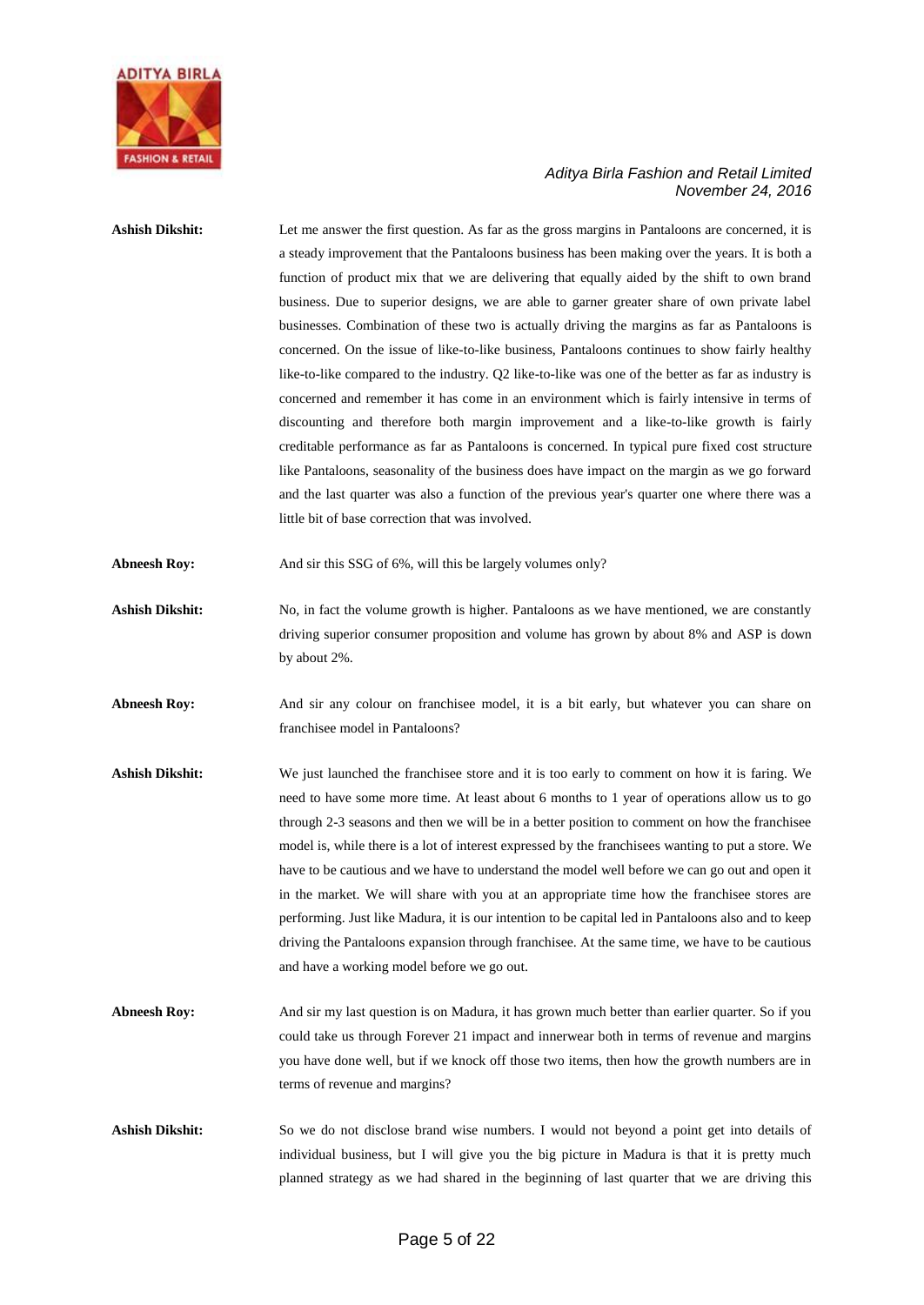

business, we are going through a phase where we understand the industry is under severe attack from discounting and promotion. We want to make sure our brands which have been built over a long period of time and have the justified premium, continue to maintain that premium and therefore we are weathering that storm at this point with slower growth, but our margins continue to improve, our gross margins improved even this quarter despite increased competitiveness, this discounting was lower than last year same quarter and therefore the business is getting healthier. Innerwear is a very early stage, we have just launched 2 months back. Both from revenue point of view, it is still a very small number. Obviously, all these businesses do require initial investment, so today it has a small impact on EBITDA. I do not want to separately take that out because that is very early stage of the business. Similarly, Forever 21, the operations that have been acquired as on  $1<sup>st</sup>$  of July and early days, we are still figuring out the business. It does not have material impact on the revenues because still small for a quarter compared to the overall size of the business that we have in ABFRL, but we do hope once we get on top of this business like we did with Pantaloons, we will be able to both fix the profitability and as well as build scale very quickly in this business.

- **Abneesh Roy:** Sir, two small follow-ups here. In terms of EBOs for Madura, what do you see net addition for the full year because first half has seen closures and any takeaway from earlier launch of your innerwear, any learning you are applying this time because you launched innerwear earlier also, so I was just trying to understand what has changed this time?
- **Ashish Dikshit:** So, I think there is a big difference in the way we look at innerwear about 8-10 years back when we launched it. At that stage, we were looking at this a just one more product extension to complete the lifestyle proposition of our brands. So it was merely 10 or 11 products in each of the brands. Today, our strategy is very different. We have built a focused organization behind it. We have created very deep competencies both in terms of consumer understanding, brand positioning as well as supply chain configuration because our ambitions are much larger. We are treating as standalone independent business in terms of management, ambition as well as our go-to-market strategy. So it is a very different game plan. The market is matured, it is probably more ready for a premium power brand to build the large business and that is why mentioned it is very different from what we had at that point of time.
- **Abneesh Roy:** The net EBO addition for the full year, what are you targeting in Madura?

**Ashish Dikshit:** We continue to operate, be careful as far as EBO additions is concerned. As we said in the beginning of the year, we had identified close to about 140 to 150 stores that we would look for pruning during the course of the year. Close to 136 out of them have already been acted upon in the first half of this year. We may still have about 20-25 stores which as we go along we will evaluate after having seen their performance during the season, but at the same time we continue to also open stores. We will open close to 200 stores. We have opened about 110 stores so far. So we are looking at our distribution expansion far more carefully in light of our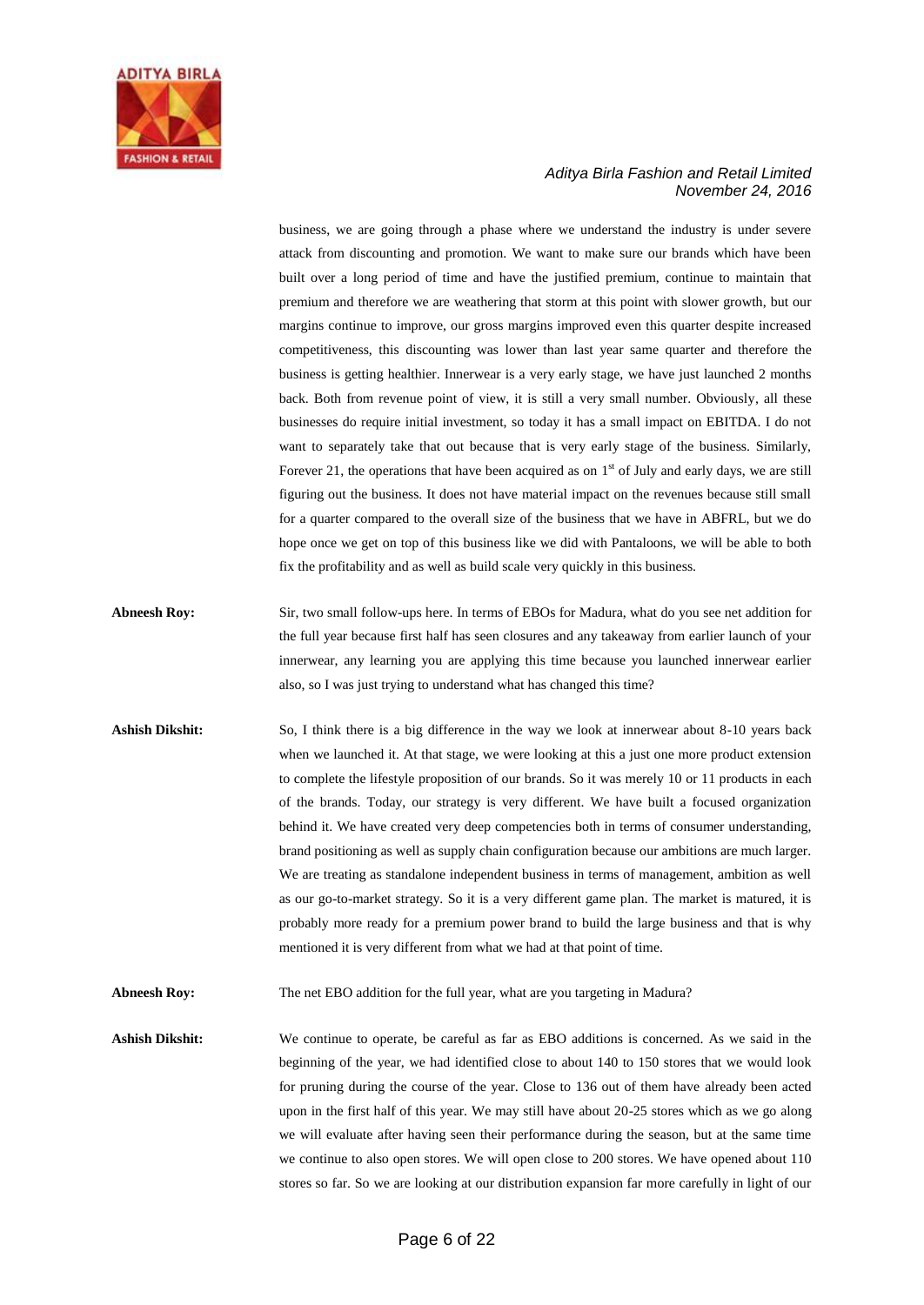

current understanding of how the market is likely to evolve the impact of e-commerce and our overall plan for distribution expansion. We continue to believe that there is a large open market that we have not explored. None of the premium brands in this industry has explored as yet and yes, we want to make sure that model is right and therefore as and when we feel there is a weakness, we take quick strong action to fix that which is what we have done so far.

- **Moderator:** Thank you. We have the next question from the line of Anand Krishnan from Kotak Infina. Please go ahead.
- **Anand Krishnan:** Sir, what percentage of sales actually consists of card sales for you. I will just come to the next question later if you could just answer this first?
- **S. Visvanathan:** Card sales in a steady state basis is about 50 plus percentage. It was in fact 55% was the card sale and 40-45 was cash sale.
- **Anand Krishnan:** Sir, any discounting that ABFRL was actually planning so that you could actually spurt demand in the short term because of the envisaged consumption slowdown that we are actually seeing?
- **Ashish Dikshit:** See, we do not believe that when such macro and big scale changes happen, that small actions could actually create that. There is always in the industry couple of basket size promotions that keep running which basically work on the consumers who has already come in and how to either upgrade them to get a larger share of their wallet, but we do not believe in this point of time the forces also strong at small individual actions would not make that difference and therefore not specifically looking at more than what is usual.
- **Moderator:** Thank you. We have the next question from the line of Vaishnavi Mandhaniya from Elara Capital. Please go ahead.
- **Vaishnavi Mandhaniya:** Can I get the volume growth for Madura for this quarter?
- **S. Visvanathan:** Are you saying like-to-like or overall?
- **Vaishnavi Mandhaniya:** The volume growth on like-to-like basis from Madura?
- **S. Visvanathan:** Like-to-like retail, you must understand retail is only about less than half of business, of which like-to-like is about 75% of the business. So for that, one-third of the business, our overall liketo-like growth which was mentioned in the opening speech is -10%. Volume growth has even declined, even steeper at -13%. Our ASP is slightly higher at about 3%.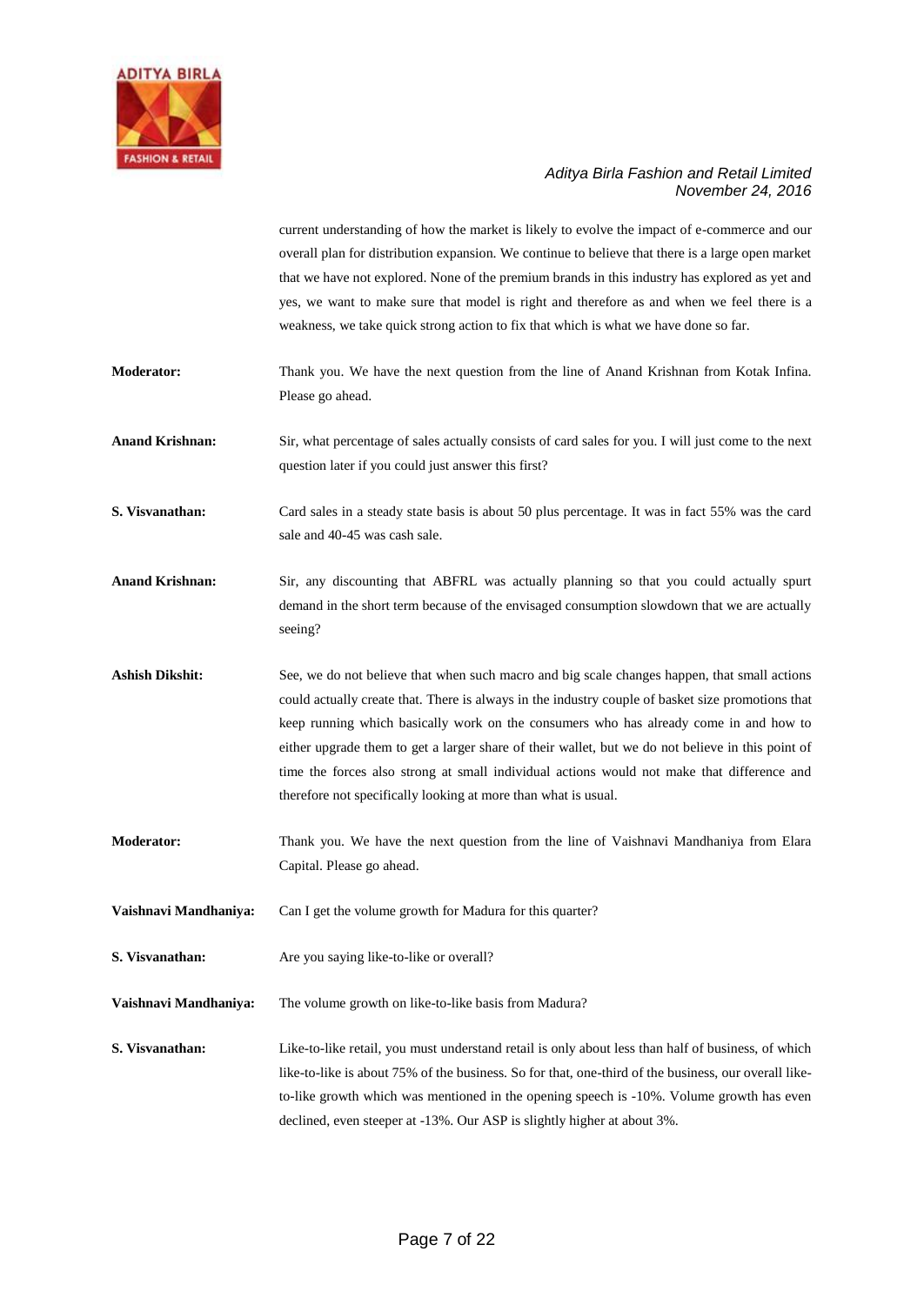

**Moderator:** Thank you. We have the next question from the line of Manish Poddar from Religare Capital Markets. Please go ahead.

**Manish Poddar:** Actually, all these one-offs, what would be core Madura margins and probably how much would be the drag of Forever 21 on EBITDA actually?

- Ashish Dikshit: Manish, we do not as we said give individual elements, but to give you a sense, it is also function of what you call core Madura. We have 4 strong brands which are profitable and strong and well-entrenched**.** We have couple of businesses which are, I would say in settling state in terms of their potential and where they are whether it is people business on one side, international brand business on the other side, Forever 21, innerwear. So there is a portfolio plus we have investments intrinsically building the e-commerce digital portfolio. What we reported is combined number which combined the profitability of four brands which generally tends to be more steady and well balanced and we are launching new businesses and the profile of new business is such that all of them at different levels are detracting a small margin away from the overall core margin of the business.
- **Manish Poddar:** So would it be right that your earlier mentioned guidance wherein you were expecting that Madura business margins to be flat this year, is there a downside to that guidance which you had earlier stated?
- **Ashish Dikshit:** Downside, if any, is likely to come if there is prolonged impact of demonetization. On standard stable business, Madura's core business margins are well-entrenched and well-protected. We do not expect downside on it. But if the demonetization impact travels farther than what it has already done, then I think there will be downside, but it is difficult as Vish said in his opening remarks, difficult at this stage to project.
- **Manish Poddar:** And in your sense, I believe you would be tracking industry much more closely. In your sense, would the old inventory across players would have got liquidated because of this prolonged end of season sale or you expect discounting to come in again early December?
- **S. Visvanathan:** I think most people, this prolonged end of season sale was an outcome of muted Q1 particularly the month of May and early part of June which typically comes when lot of weddings was poor and therefore it led to a longer EOSS sale**.** In the normal course, I would have agreed with your assessment that most people would have refreshed their inventory well by the end of it, but I think we are faced again with a very unprecedented situation where the peak winter and wedding period where the sales estimates would typically be higher. You are now faced with the short term to medium term pressure. I do not know how industry will react to it. There is the possibility that there may be preponement of EOSS sales, but I think it is too early for us to comment on that. I think most people are hoping that this temporary phase gets out quickly but we will have to see for couple of more weeks on that.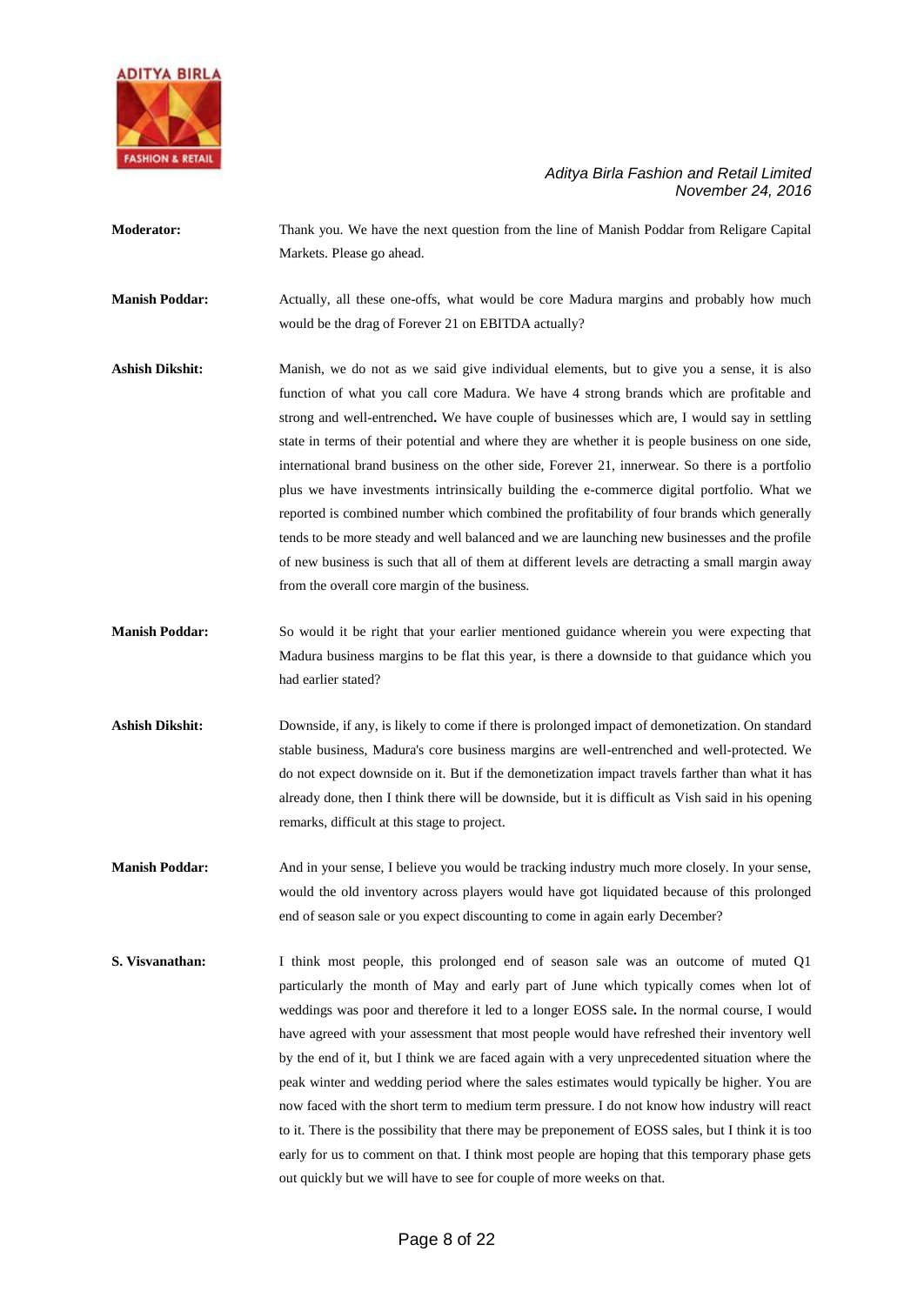

| <b>Manish Poddar:</b>  | And just on the Pantaloons bit, what is now new store rollout guidance for '17 and '18 if you<br>can highlight?                                                                                                                                                                                                                                                                                                                                                                                                                                                                                                                                                                                                                                                                                                                                                        |
|------------------------|------------------------------------------------------------------------------------------------------------------------------------------------------------------------------------------------------------------------------------------------------------------------------------------------------------------------------------------------------------------------------------------------------------------------------------------------------------------------------------------------------------------------------------------------------------------------------------------------------------------------------------------------------------------------------------------------------------------------------------------------------------------------------------------------------------------------------------------------------------------------|
| S. Visvanathan:        | As we told you earlier, our target is to continue to expand at the rate of 30-40 stores every year<br>and we will be looking at that kind of expansion.                                                                                                                                                                                                                                                                                                                                                                                                                                                                                                                                                                                                                                                                                                                |
| <b>Manish Poddar:</b>  | And just a bookkeeping question if I may. Why is the depreciation down for Pantaloons in this<br>quarter Y-o-Y?                                                                                                                                                                                                                                                                                                                                                                                                                                                                                                                                                                                                                                                                                                                                                        |
| S. Visvanathan:        | As compared to the same quarter last year?                                                                                                                                                                                                                                                                                                                                                                                                                                                                                                                                                                                                                                                                                                                                                                                                                             |
| <b>Manish Poddar:</b>  | Yes.                                                                                                                                                                                                                                                                                                                                                                                                                                                                                                                                                                                                                                                                                                                                                                                                                                                                   |
| S. Visvanathan:        | we had accelerated depreciation which we used to charge                                                                                                                                                                                                                                                                                                                                                                                                                                                                                                                                                                                                                                                                                                                                                                                                                |
| Moderator:             | Thank you. We have the next question from the line of Alekh Dalal from One Thirty Capital.<br>Please go ahead.                                                                                                                                                                                                                                                                                                                                                                                                                                                                                                                                                                                                                                                                                                                                                         |
| <b>Alekh Dalal:</b>    | Just wanted to understand what the margin impact would be if there are sales declines and how<br>the operating leverage work on the other side. Obviously, we have seen sales growth and<br>therefore the margin leverages come up, but how does it impact on the other side when your<br>sales drop in this quarter?                                                                                                                                                                                                                                                                                                                                                                                                                                                                                                                                                  |
| <b>Management:</b>     | You are talking of which business?                                                                                                                                                                                                                                                                                                                                                                                                                                                                                                                                                                                                                                                                                                                                                                                                                                     |
| <b>Alekh Dalal:</b>    | For both the businesses.                                                                                                                                                                                                                                                                                                                                                                                                                                                                                                                                                                                                                                                                                                                                                                                                                                               |
| <b>Ashish Dikshit:</b> | You are right. I think there is operating leverage that we have built in these businesses which<br>have helped and you can see in Madura, without that also we have managed to hold margins<br>because it was a very well-considered and gradual sort of strategy in which we watched for a<br>period, decided the strategy and created cost structure around it. So we have been able to hold<br>down to margins in Madura. Pantaloons benefited from good strong growth, but this growth<br>has also come through new store expansions apart from like-to-like growth. If the like-to-like<br>growth falls a little bit, we absorb it through cost corrections and actions that we are taking.<br>However, if the period is prolonged and the cut is deeper, then we will have to look at more<br>structural sort of response which are little longer in the nature. |
| <b>Alekh Dalal:</b>    | What percentage of your cost structure you think you can actually variabilize because let us<br>say if your gross margin is 50% and you have got certain fixed expenses and rentals and all of<br>that, how much of the balance 50% you think can actually get variabilized to meet your<br>declines in your sort of nominal gross margins?                                                                                                                                                                                                                                                                                                                                                                                                                                                                                                                            |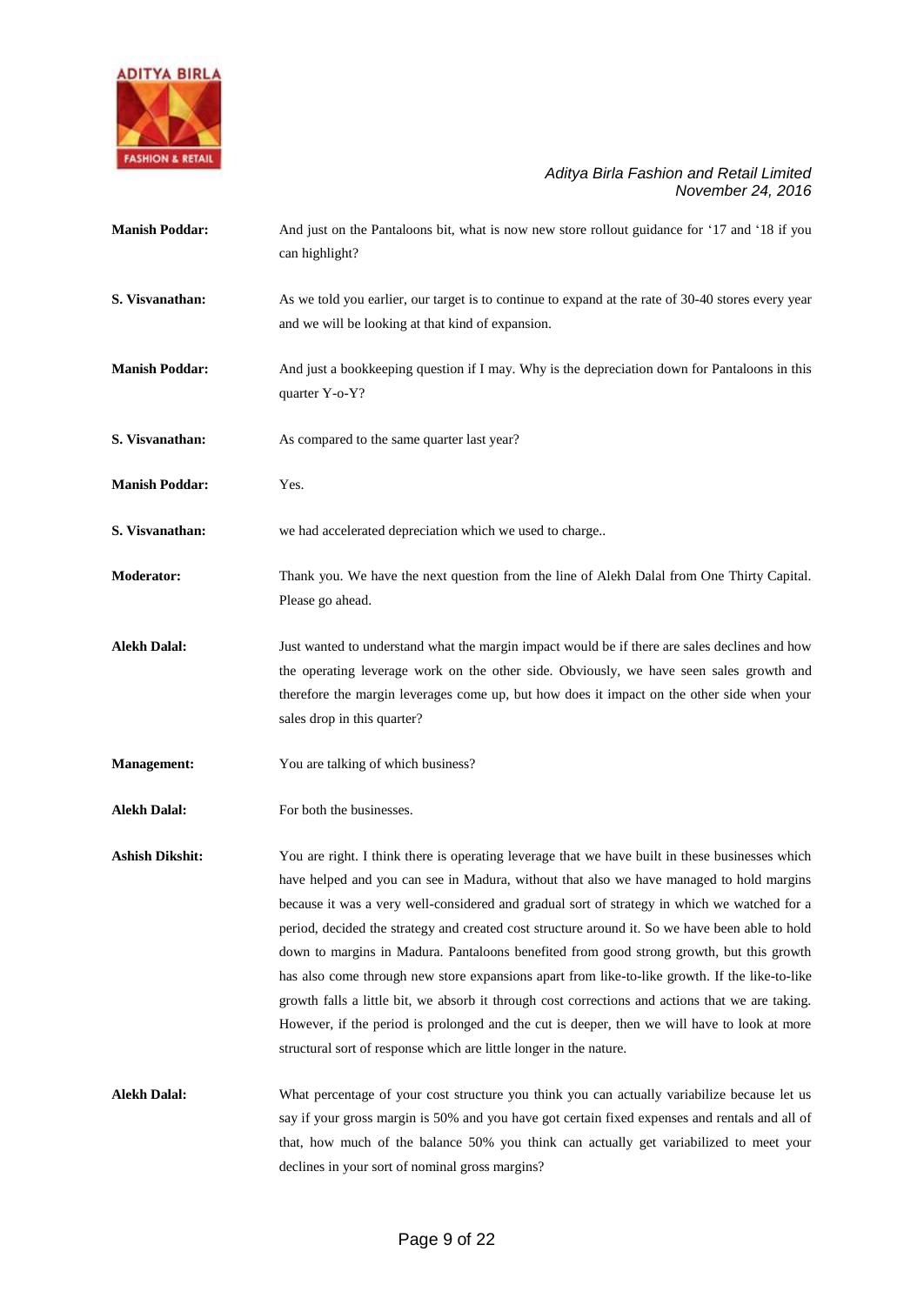

| Ashish Dikshit: | Over a medium term, it is possible to variabilize a significant part of it because if you look at |
|-----------------|---------------------------------------------------------------------------------------------------|
|                 | the fixed cost of our cost structure on which this leverage operates, two big elements are        |
|                 | overheads and the setting expense which is the store expenses. Now in absolute terms, it may      |
|                 | look like store expenses that are fixed, but if you look at as we have done in Madura by          |
|                 | pruning down the lower and less productive stores, you have the potential to actually create a    |
|                 | very variable structure around that. But all that is possible over a medium term. In a very short |
|                 | term, it is difficult to create a very large shift around it.                                     |

- **Alekh Dalal:** So can the margins basically evaporate here or we are not looking at such a dire situation if sales are down 20%?
- Ashish Dikshit: So we are at this stage confident that with the level of challenge that we see in the market and our understanding of what is happening even post demonetization, we should be able to operate with just the way bit before we would have liked it, but not a very big surprise on that. The impact will be minimal at this point of time with what we see over next 4 to 6 months. But if the situation worsens significantly, then obviously we will have to reconsider that.
- **Alekh Dalal:** And one more question. Just in terms of the ESOP plan and the options for the management team, where do we stand on that?
- **Pranab Barua:** There is a proposal that is currently lying with the management and probably in a month's time it will be released.
- **Moderator:** Thank you. We have the next question from the line of Chirag Shah from CLSA. Please go ahead.
- **Chirag Shah:** I have a question for Ashish. This shift from 2 to 4 season cycle is a huge one, can you talk a little bit about how you are driving the organization for this change in terms of supply chain vendors being prepared for this change for the shorter cycle and our backend and the frontend seamlessly interacting for such change.
- **Ashish Dixit:** That is a very good question, Chirag. We took almost 6 months to prepare ourselves for that. As you have rightly figured out, it requires configuration at multiple level starting with the internal process inside the organization conveying that and translating with these vendors to make them align with that. The whole purpose is to go to market often enough and faster enough. So basically if you look at it, we are trying to achieve two things. One is go to market more often so that you have the chance to react to the trends that you see in the market and post correct that. And secondly on the defensive side, it allows you to correct your inventory and planning in case there is a shift in the market and but to make that happen, we have worked internally as well as with an external consultant firm to evaluate the entire business cycle in apparel industry. We have worked with the vendors, it is easier in Madura because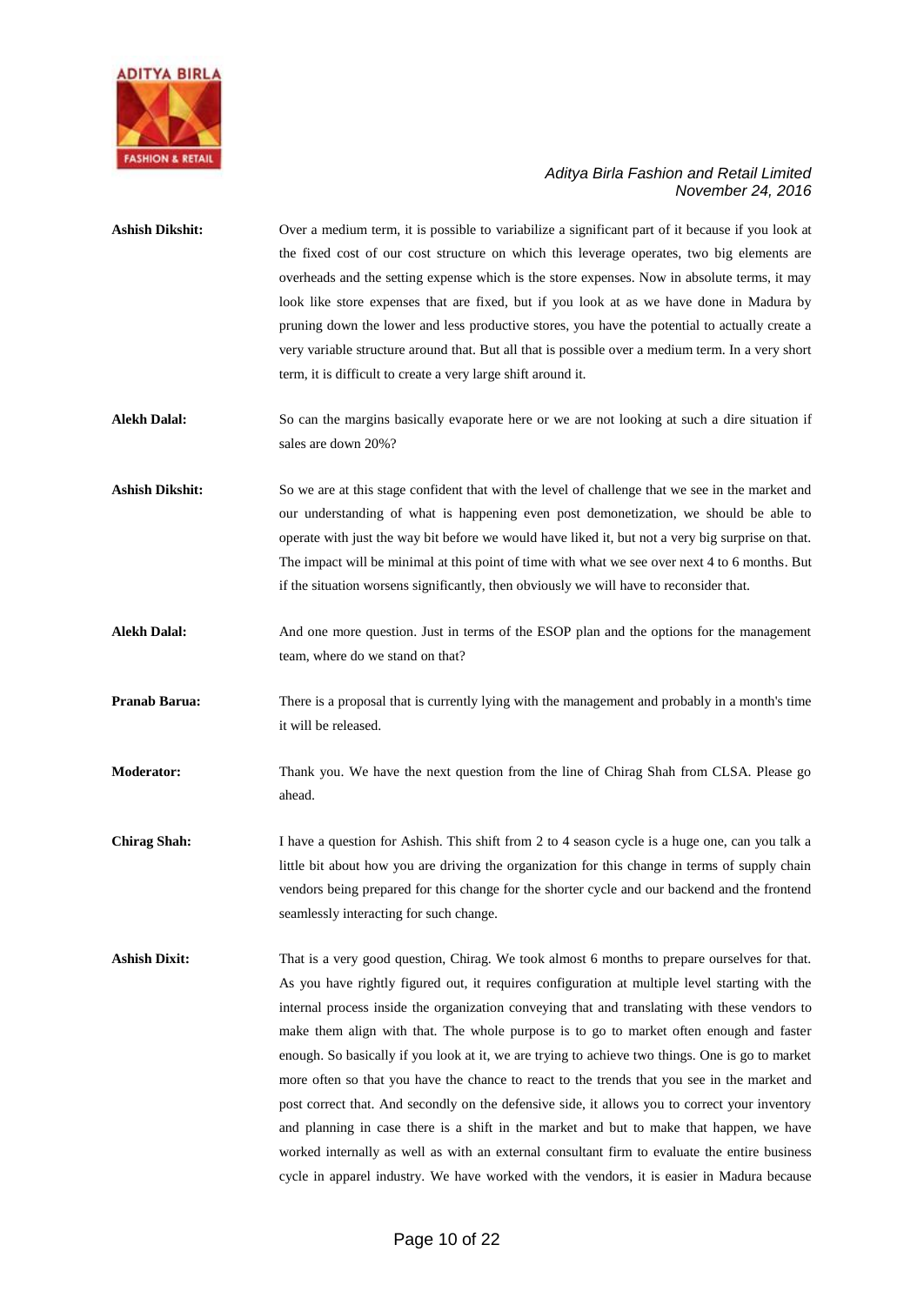

large part of business close to 40% by volume is in-house, especially in the premium brands the number is even higher. So our ability to react in the shorter lead time is much more. It was a more difficult process in Pantaloons business but we have been able to work with our vendors to create that. What it means is that we have hold our estimates little closer to the season. We give indications to vendors so that they are prepared for it and yet do not prepare too early and too far in advance, which allows us flexibility to react. It is very much underway both the businesses have launched this and therefore as we go forward, we have broken let us say next spring-summer into spring and summer and the 2 season already migrated to 4 season.

**Moderator:** Thank you. We have the next question from the line of Vicky Punjabi from JM Financial. Please go ahead.

**Richard:** This is Richard here. Can you help me understand more intense margin compression that we have seen in Q2 versus Q1 for Madura? Q1 Margins for Madura had declined about 170 bps and Q2, the decline was even higher about 235 bps. I am quoting both of them on Y-on-Y comparison. Can you help elaborate the reasons for the same please, especially since Q2 last year if I recall correctly had those bunched up steep advertisement activities that you had carried out in Madura, which I guess would not have been there in Q2 of this year, despite that a much sharper EBITDA margin compression this year you have seen.

**Ashish Dikshit:** First of all, as you can see Madura, the margins for this quarter include what I would call investments into new businesses we have acquired. There is an impact of that which is, I would say significant in context of your question may be not in significant in context of overall financial with the company. But it does change also the picture. If you remove that impact, the compression in the margin is similar across the 2 quarters, very similar to what we had experienced in quarter 1 last year versus this year and same is the impact this year versus previous year.

**Richard:** And this is despite that bunched up advertisement cost that was there in Q2 last year, which I guess was not there in Q1. So I mean given that context should not you have saved a much more on SG&A Q2 this year versus….

**S. Visvanathan:** Yes, it got counter balanced by the investments as I said.

**Richard:** No, but there is still decline about 170-180 bps without the investments right?

**S. Visvanathan:** Yeah. So there is an offsetting factor in Q2, it is right.

**Richard:** Next one, if I hypothetically assume that this steep discounting continues for longer time that envisaged. Who is going to bear this discounting cost over the medium term, is it the company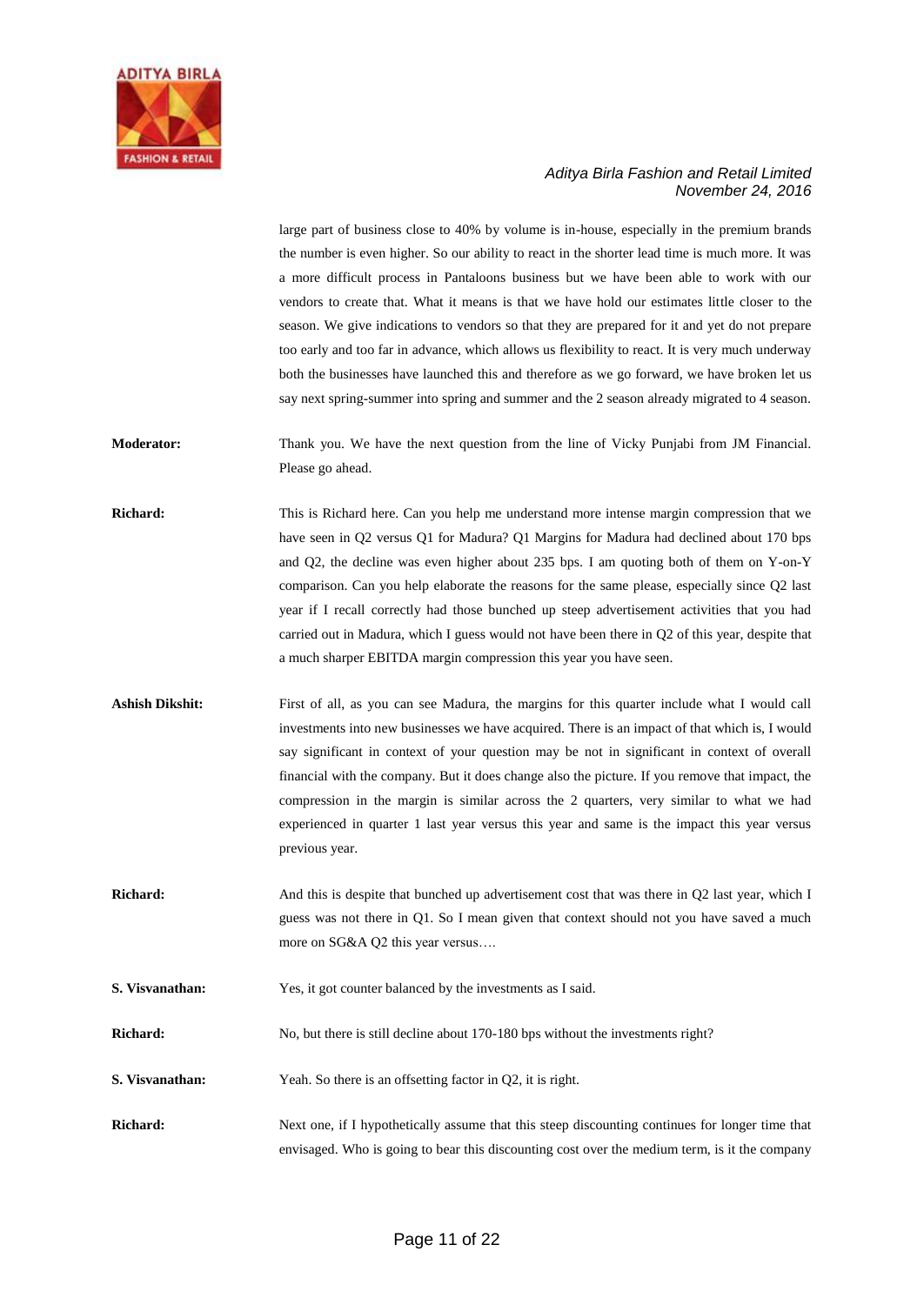

or is it the channel partner and if it is the company, what do you think happen to gross margin in this kind of a scenario?

Ashish Dikshit: In the long run what happens is Richard that these margins are absorbed largely by manufacturers than by retailers. You know in this industry the retailer margin, there are enough retailers, multi-brand retailers that exist and their margins are not very strong and therefore one way or the other, these margins tend to get passed on to manufacturers. This is the reason why as one of the largest players in the industry despite competitive pressures and overall shift in the discounting structure in the industry, we are trying to secure a situation where we do not sort of accelerate this range to the bottom. And that is one of the reasons why we are withholding our growth if it comes with those margins because that is easier in the short run, in the long run that becomes the new base structure in the industry. The short answer to your question is it always goes to manufacturer, at least significant part of it.

**Richard:** How do you intend to take the present gross margin then in this context?

Ashish Dikshit: As you can see in our own business, we have created fairly strong structural programmes. It is not by coincidence that despite this we have managed to keep our gross margins where they are and in fact improve as we are going forward. There are multiple things that we are doing. There is at the core level, a better inventory planning system is one. Movement from 2 seasons to 4 seasons which leads to lesser risk in inventory is the second. At merchandise level, we are also looking at more sort of complex that nuance merchandise classification through which we take away the fashion risk, at least calibrate the fashion risk in the business to the extent that it gets less amount, less share of your merchandise open to discounting. So there are several tools that we are using, eventually discount is the means to deliver a certain price value proposition to consumer. We are also looking at how in the longer to medium term, what kind of adjustments do we need to take in the product price value creation and that is the longer term piece, but we are working on that as well to make sure that our margins are protected even as our pricing gets more competitive going forward.

**Richard:** Are you actually still carrying out that strategy of calibrating pricing across stores. I recall when we met last, you spoke about prices having become too high as a result of which consumers are probably shying away a bit, is that getting recalibrated as we speak?

Ashish Dikshit: I do not think I will say that because we keep our pricing constantly benchmarked and keep listening to customers on that. So what is happening in relative terms as unorganised market moves to more organised in the role of value fashion growth and the private labels of department stores, the e-commerce value, consumer is getting reasonable product at a much lower prices and therefore there is obviously a value migration that we need to constantly watch out the game. We are very careful against that and watch that very closely. As I said, we are therefore constantly looking to recalibrate our price value equation. Introduction of new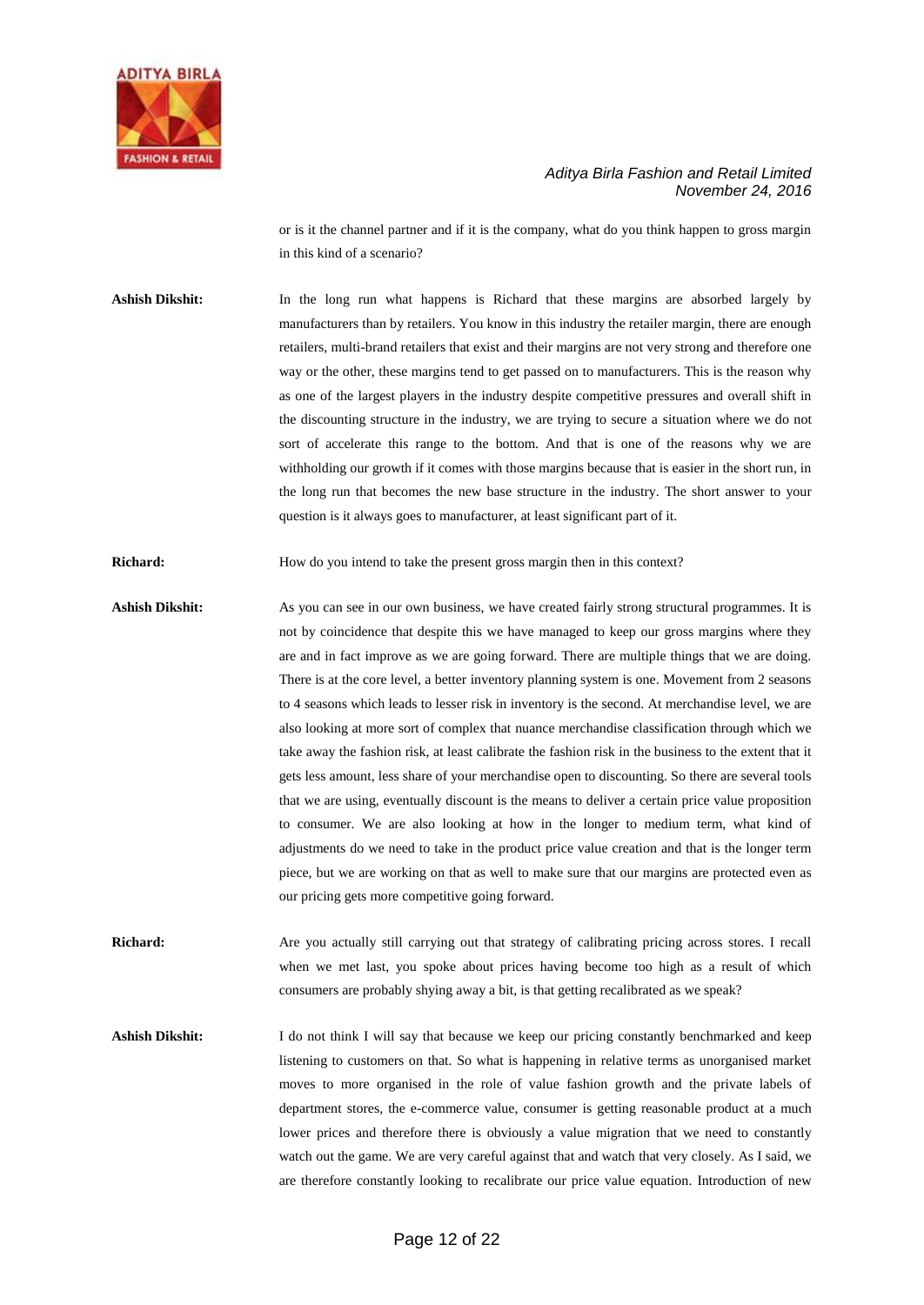

price points in several of our brands was one strategy, creating slightly heavier weight at the lower price point products in the markets where we feel the pressure higher is the other piece. But generally speaking, we are not dropping our prices so significantly that it will have impact on the pricing, all that is being done through a calibration. We are also looking at where are we getting back through lower discounting through more efficient inventory planning, etc. So it is an end-to-end value game which we are constantly looking at.

**Moderator:** Thank you. We have the next question from the line of Sumit Agarwal from ICICI Bank. Please go ahead.

**Sumit Agarwal:** Just wanted to understand on the Madura side probably if you can help me, for the last few quarters the Madura is getting stuck at something like a 1000 odd crores give or take run rate. Is it that the brand is getting matured or is it that because there is a cost correction taken by you in terms of the discounting and hence when do you see Madura part growing?

- Ashish Dikshit: See if you have been on our calls, this is a part of clearly articulated strategy that we laid out at the beginning of this year where we said over next couple of quarters we are doing 3 things. In face of what we are seeing in the market for longer term strengthening of our business without losing the margin structure and profitability structure of the company, we said we will look at one retail store rationalization and that is being played out. We will continue to calibrate our discounting to make sure that the industry discount structure does not move further notches below than we are at already and therefore that again compromises of growth in the short term and in even shorter term because we had a pretty steep shortfall post last Diwali, we had said we will take those correction in terms of resetting our supply chain and inventory management practises to bring down our inventory levels to the new level that we want to operate with and move to a more frequent season cycle. So all that has been done, these are transformation process which in an industry with lead time of 6 to 9 months do take couple of quarters and that is what we are doing with the business. Intrinsically, we are basically correcting our business for most steadier, resilient and continued profitable business and in doing so for the short term we will have to let go off the volume and the value growth that we otherwise we are used to.
- **Sumit Agarwal:** Sir agreed, probably that short term pain is there in terms of for this brand. So once all this cost correction is done probably how do you see this part growing? Will it start growing at a low double digit or high single digit or can you just help us understand how?

**Ashish Dikshit:** We are very hopeful to getting into double digit growth very quickly. Even today, that option is available Sumit in many ways but we have chosen to exercise a different strategy, to execute that strategy required that we exercise discipline and patience across multiple pieces. We are very confident that double digit growth rate is available even today and it will definitely come back as soon as this program is over.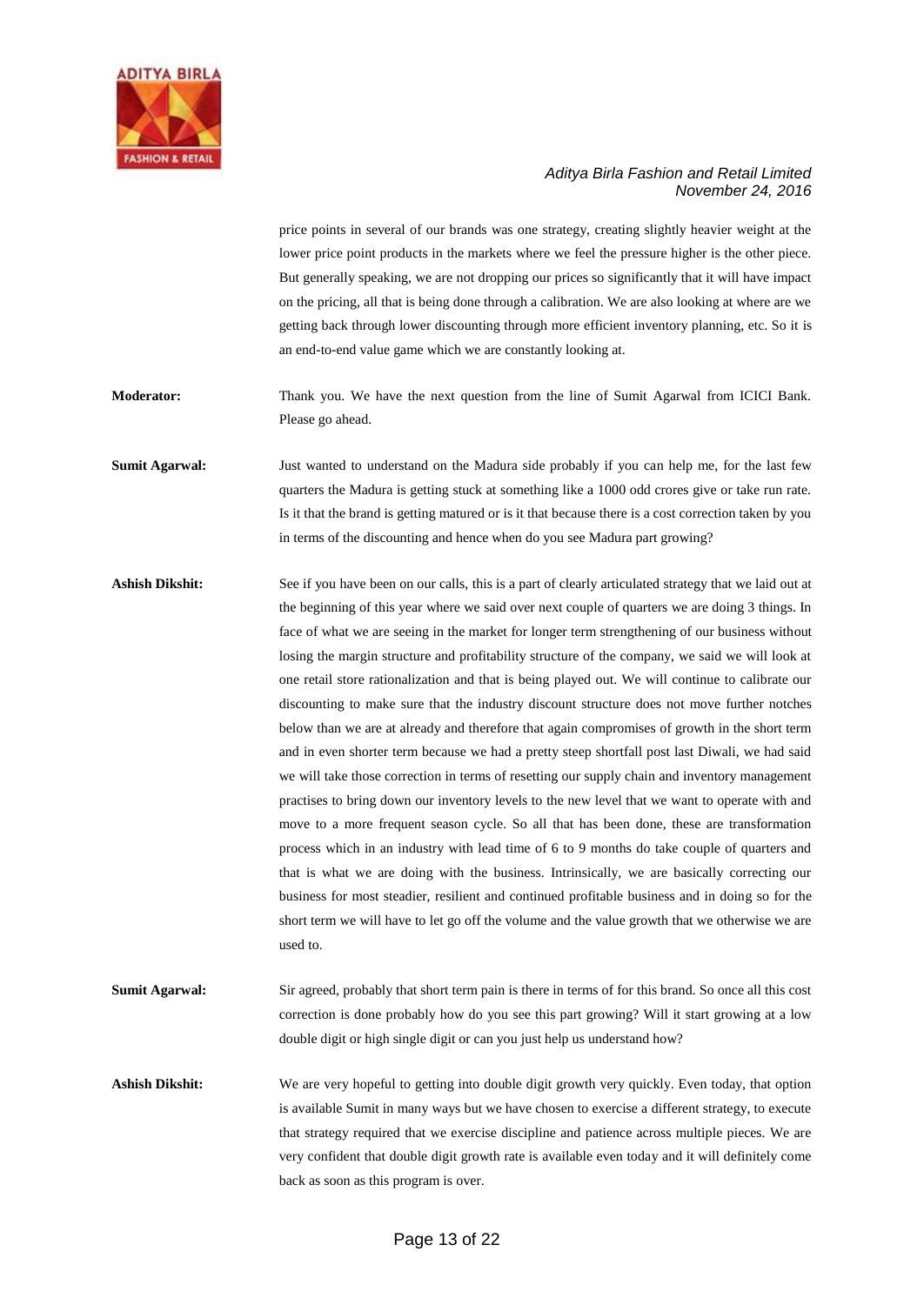

| <b>Sumit Agarwal:</b>  | And probably by this year end, all this programs would be getting over?                                                                                                                                                                                                                                                                                                                                                                                                                                                                                                                               |
|------------------------|-------------------------------------------------------------------------------------------------------------------------------------------------------------------------------------------------------------------------------------------------------------------------------------------------------------------------------------------------------------------------------------------------------------------------------------------------------------------------------------------------------------------------------------------------------------------------------------------------------|
| <b>Ashish Dikshit:</b> | One way to think but yeah, the results of these should start appearing from end of this year.                                                                                                                                                                                                                                                                                                                                                                                                                                                                                                         |
| <b>Moderator:</b>      | Thank you. We have the next question from the line of Chirag Lodaya from Value Quest<br>Capital. Please go ahead.                                                                                                                                                                                                                                                                                                                                                                                                                                                                                     |
| <b>Chirag Lodaya:</b>  | My first question is related to impact of demonetization. So if you can give some sense what<br>kind of sales impact we have seen in last 15 days on a month-on-month or Y-o-Y basis. Some<br>kind of quantification will be helpful.                                                                                                                                                                                                                                                                                                                                                                 |
| <b>Ashish Dikshit:</b> | I think you will have to take this very carefully because this picture is changing very quickly.<br>When the demonetization was announced, in the first few days we saw sales impact as high as<br>40%-45%. But that was only for a couple of days. Immediately by the end of that week, it had<br>come down to about 30% as close as we are moving further away from it and people are<br>finding other options, it is around 20%-25%. So we expect going forward hopefully this<br>constant improvement will continue to rapidly improve. You know at what level it will settle<br>and how quickly. |
| <b>Chirag Lodaya:</b>  | Second on debtors, so our absolute debtor has gone up. So is it because of Forever 21<br>acquisition or our core Madura debtors have also gone up.                                                                                                                                                                                                                                                                                                                                                                                                                                                    |
| <b>Management:</b>     | Compared to which quarter as the comparable debtors?                                                                                                                                                                                                                                                                                                                                                                                                                                                                                                                                                  |
| Chirag Lodaya:         | Compared to March.                                                                                                                                                                                                                                                                                                                                                                                                                                                                                                                                                                                    |
| S. Visvanathan:        | Yeah, that is basically because sales if you see in this quarter are much higher than the sales on<br>the period January to March. So there is an increase on account of that. Then, we will have an<br>increase on account of the slightly increased credit period which we have given to our dealers<br>and distributors. These are the two important factors which have impacted the debtors growth.<br>Fundamentally, this is because this quarter has more sales than the quarter 1 which is Q4 of<br>last year.                                                                                 |
| <b>Chirag Lodaya:</b>  | And what has been the CAPEX for H1?                                                                                                                                                                                                                                                                                                                                                                                                                                                                                                                                                                   |
| <b>Management:</b>     | Excluding Forever 21 acquisition, it is about 135 crores.                                                                                                                                                                                                                                                                                                                                                                                                                                                                                                                                             |
| <b>Chirag Lodaya:</b>  | And sir lastly what is the net debt as on September?                                                                                                                                                                                                                                                                                                                                                                                                                                                                                                                                                  |
| S. Visvanathan:        | 2,650 crores.                                                                                                                                                                                                                                                                                                                                                                                                                                                                                                                                                                                         |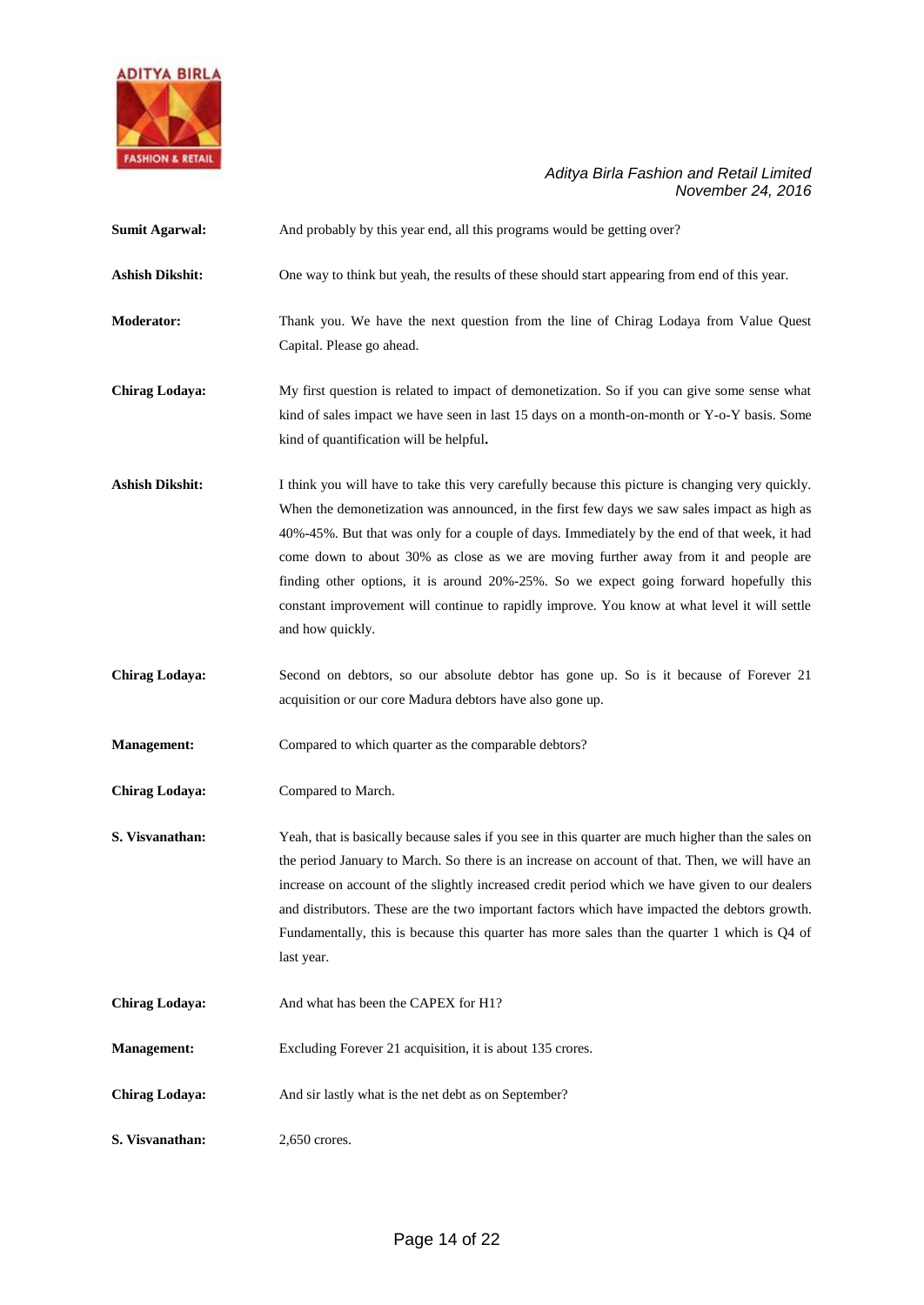

**Moderator:** Thank you. We have the next question from the line of Mayur Parkeria from Wealth Managers. Please go ahead.

**Mayur Parkeria:** I have some basic question in understanding the number, help me with it please and sorry for the basic question. The segment liabilities which we disclosed in the segment results shows the total figure of around 2,100 crores whereas the liability side of the balance sheet is around 5,000 odd crores. So what gets eliminated while doing this because when we understand segment, it is all the external liability should be part of the segments. So bearing net worth, practically that should match with the figures.

**Management:** I think I will take this question offline and tell you the full response on this. We will give you the reconciliation of this.

**Mayur Parkeria:** The second is, when we say wholesale business in the Madura, can you please explain me what is the nature of this wholesale business, I am sorry for this basic lack of understanding.

**Ashish Dikshit:** No problem, I think it will help everyone with that. See we have in Madura about 40%-45% business and it varies across brands and it varies across quarters. I am giving you a broad number which is the pure retail business in which the company is selling directly to consumer every piece and therefore it is recorded at that level. The remaining business that you see, which is the other half of our business is the wholesale business. It consists of our sales to large number of multi-brand outlets which will be close to 50%-55% of the wholesale business. Remaining wholesale business, the large part of it comes from our sales to department stores where again we are selling to them and they are then selling in turn to the consumer and therefore as far as we are concerned in terms of recording sales, it is a wholesale business that we are creating.

**Mayur Parkeria:** So all the retail chains also will be part of the departmental stores which will be in the 45% of the wholesale?

Ashish Dikshit: That is right. So we sell to them and they sell to consumers.

**Mayur Parkeria:** Sir, if I have my understanding right, at the consumer level the final product pricing which we see will be always be on MRP basis which will be similar whether the sales is through and our own EBO or whether it is at the departmental stores or at the MBO, right?

- Ashish Dikshit: Price of our products remains same because it is MRP listed on the product.
- **Mayur Parkeria:** So, in the case of wholesale sales, I am saying in broadly what would be the kind of realization difference which will be coming at the company's level?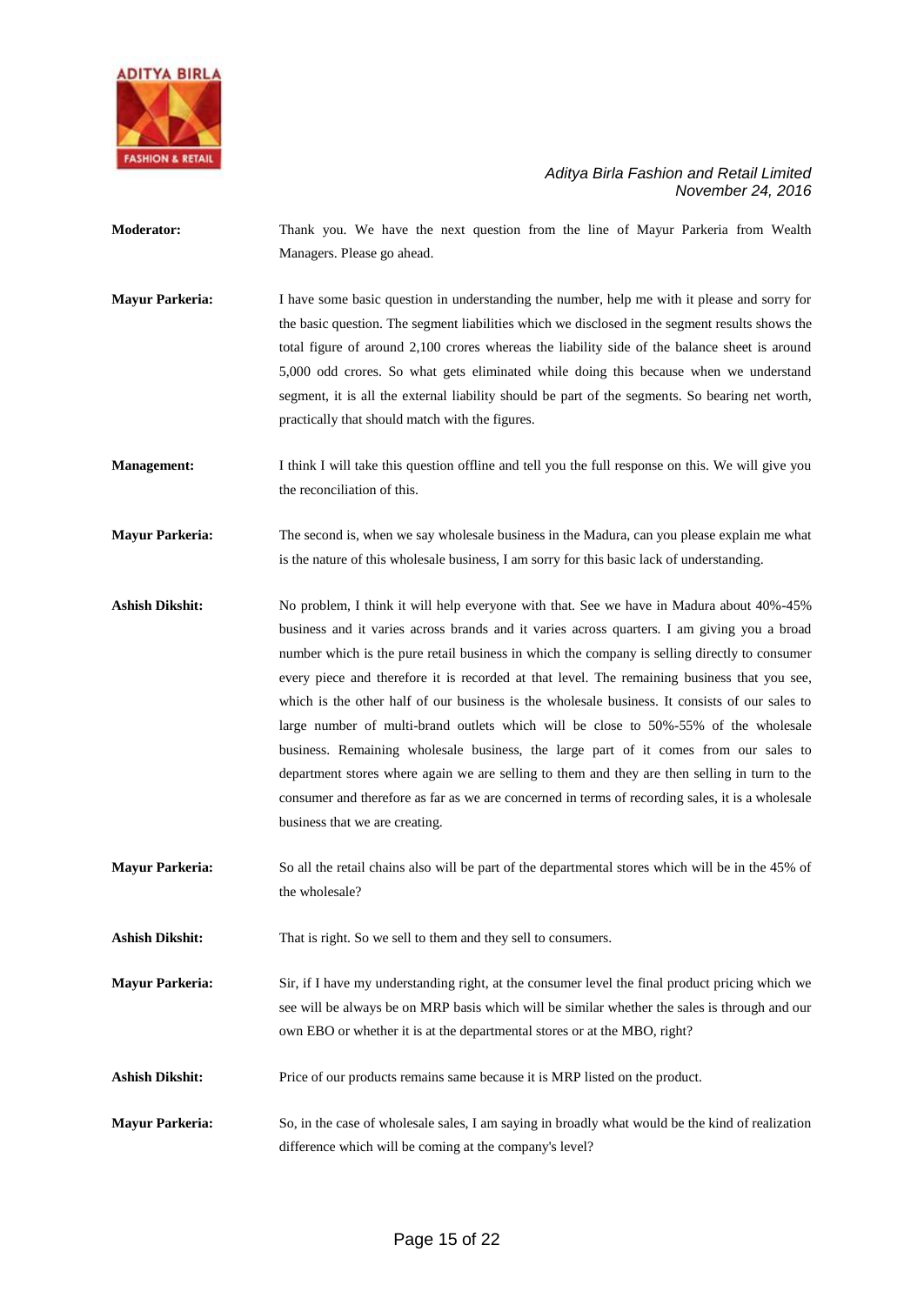

| <b>Ashish Dikshit:</b> | Fairly significant. If you look at our pure retail business, the same product with Rs. 100 MRP,<br>you will recognize anything between Rs. 85 to Rs. 90 assuming that there is 10%-15%<br>discount in the industry on an average annualized level. Many brands, it is higher; for some<br>brands, it is lower, so I am just giving you an indicated number that is the recognition you take<br>on the book. While wholesale business is concerned, you have to get the entire channel margin<br>and any other cost that you incur on that. So, revenue recognition could be anything between<br>Rs. 60 to Rs. 70. |
|------------------------|-------------------------------------------------------------------------------------------------------------------------------------------------------------------------------------------------------------------------------------------------------------------------------------------------------------------------------------------------------------------------------------------------------------------------------------------------------------------------------------------------------------------------------------------------------------------------------------------------------------------|
| <b>Mayur Parkeria:</b> | Rs. 60 to Rs. 70 as comparable to 85-90 whichever?                                                                                                                                                                                                                                                                                                                                                                                                                                                                                                                                                                |
| <b>Ashish Dikshit:</b> | That is right.                                                                                                                                                                                                                                                                                                                                                                                                                                                                                                                                                                                                    |
| <b>Mayur Parkeria:</b> | And the last one was in this quarter we have seen that OCI, the comprehensive income at<br>around 8 crores, what is that?                                                                                                                                                                                                                                                                                                                                                                                                                                                                                         |
| S. Visvanathan:        | Basically that is because of the resetting of the actuarial valuation which we do for every<br>quarter based on our actuarial valuation for superannuation and gratuity.                                                                                                                                                                                                                                                                                                                                                                                                                                          |
| <b>Mayur Parkeria:</b> | So, this is one time impact which is coming?                                                                                                                                                                                                                                                                                                                                                                                                                                                                                                                                                                      |
| S. Visvanathan:        | Yeah, quarter-to-quarter it will change because every quarter we will get an actuarial valuation<br>done based on the number of employees and the discount rate for this particular kind of                                                                                                                                                                                                                                                                                                                                                                                                                       |
| <b>Mayur Parkeria:</b> | So, if the interest rates are falling, we will continue to see the liabilities going up?                                                                                                                                                                                                                                                                                                                                                                                                                                                                                                                          |
| S. Visvanathan:        | Yeah because one time set has happened, if it continues to fall there would be an impact on<br>this.                                                                                                                                                                                                                                                                                                                                                                                                                                                                                                              |
| <b>Mayur Parkeria:</b> | Sir, my last question is on the debt reduction plan or the debt outlook plan, where do we see<br>our debt levels in absolute terms or in as a percentage of equity over the next 3 years and how<br>do you plan to achieve if there is a reduction plan?                                                                                                                                                                                                                                                                                                                                                          |
| S. Visvanathan:        | Currently, our debt is running at about 2,060 crores and if we continue to perform the way we<br>are performing, we see a constant reduction in debt happening subject to the fact that we do not<br>need to do any other major acquisition. If there is a major acquisition, then we will have to see<br>a combination of debt and equity at that point of time to see how we finance, but on a steady<br>state basis we expect the net debt EBITDA to come down to close to about 2.7-2.5 over the<br>period of say 2 to 3 years.                                                                               |
| <b>Mayur Parkeria:</b> | Net debt to EBITDA over 3 years, you will see 2.5 to 2.7?                                                                                                                                                                                                                                                                                                                                                                                                                                                                                                                                                         |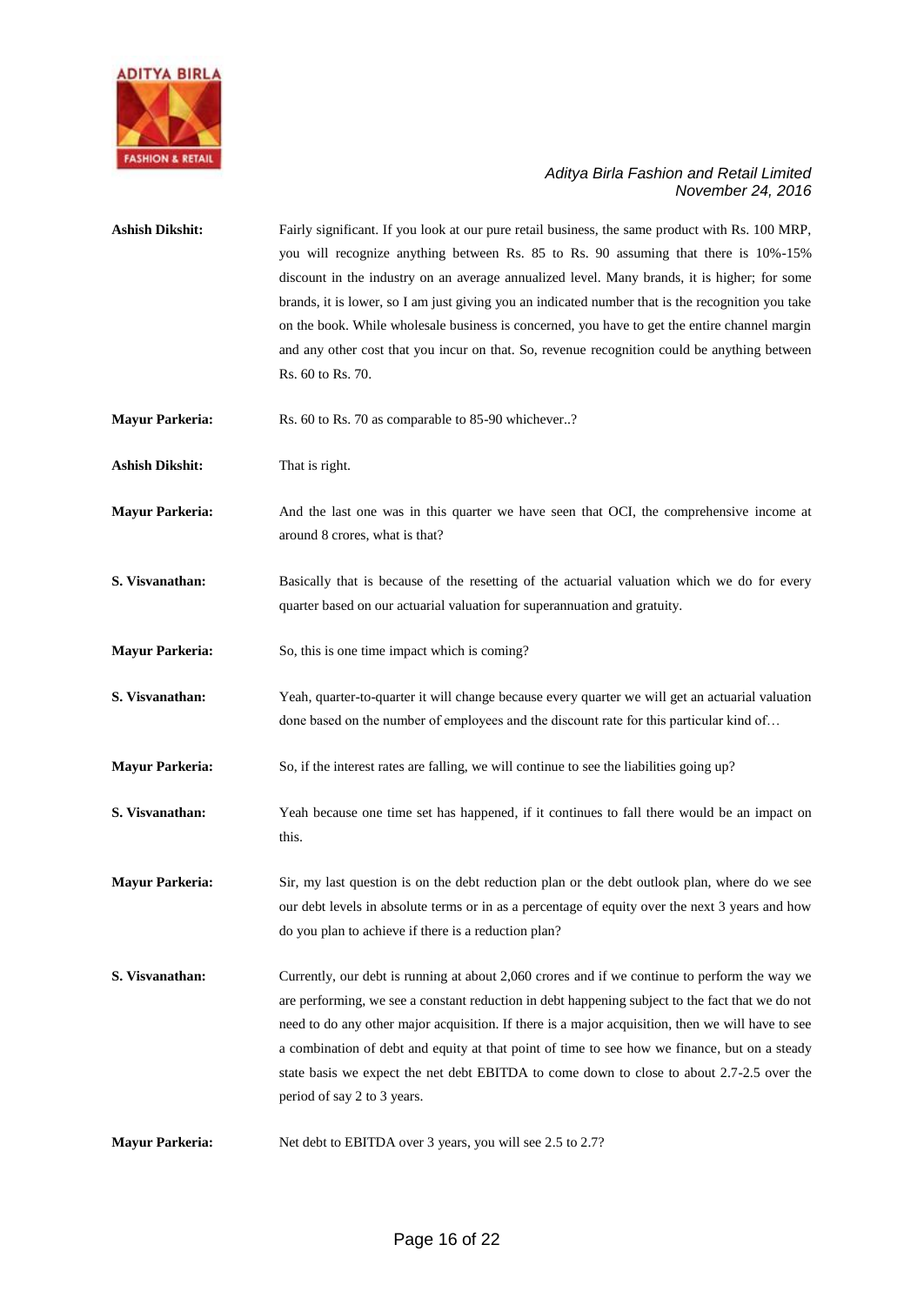

| S. Visvanathan:        | Even lower than that depending on the cash flows that we generate.                                                                                                                                                                                                                                                                                                                                                                                                                                                |
|------------------------|-------------------------------------------------------------------------------------------------------------------------------------------------------------------------------------------------------------------------------------------------------------------------------------------------------------------------------------------------------------------------------------------------------------------------------------------------------------------------------------------------------------------|
| <b>Mayur Parkeria:</b> | And this is assuming no?                                                                                                                                                                                                                                                                                                                                                                                                                                                                                          |
| S. Visvanathan:        | No other acquisitions or any other inorganic                                                                                                                                                                                                                                                                                                                                                                                                                                                                      |
| <b>Mayur Parkeria:</b> | If your permission, last one more question on the side that our total EBITDA for the year<br>would be around 500 crores give and take, right?                                                                                                                                                                                                                                                                                                                                                                     |
| S. Visvanathan:        | We cannot give you any                                                                                                                                                                                                                                                                                                                                                                                                                                                                                            |
| <b>Mayur Parkeria:</b> | No, I am saying in the past what has been in FY16, what it was?                                                                                                                                                                                                                                                                                                                                                                                                                                                   |
| Management:            | You have the numbers.                                                                                                                                                                                                                                                                                                                                                                                                                                                                                             |
| <b>Mayur Parkeria:</b> | And we have a capital employed even if we say operating which I exclude the goodwill of<br>around 1800-1900 crores, we would have the operating capital employed of 3000 plus odd<br>crores that would give us an operating return on capital employed of 14.5% to only 15%. Is<br>there a management benchmark or target which would like to achieve over the next 3 years, I<br>am not asking for quarter or a year or two year but over the next 3 to 5 years in terms of the<br>overall at the company level? |
| S. Visvanathan:        | We will not be in a position to give you that kind of information now.                                                                                                                                                                                                                                                                                                                                                                                                                                            |
| <b>Mayur Parkeria:</b> | Any directional statement sir?                                                                                                                                                                                                                                                                                                                                                                                                                                                                                    |
| Management:            | Directional statement obviously if you look at Madura's ROCE over a period of time, it has<br>only continued to increase and we will be targeting the same kind of improvement year-on-<br>year through working capital management and through partnered CAPEX and also EBITDA<br>improvement. So, to give you a number now we will discuss.                                                                                                                                                                      |
| <b>Mayur Parkeria:</b> | No, number no but will it be significantly higher than the current suboptimal numbers or<br>because even Madura only in two years was it anywhere upwards of 40%-50% but after those<br>it has been coming down drastically bearing those two years, it has always been in the 20s<br>range. So, is that the kind of number overall we can look at?                                                                                                                                                               |
| S. Visvanathan:        | So if you look at Madura's performance for a long period, the return on capital was in high<br>double digits in 2015-2018, then it went to 20s, then it started to rise and even today it operates<br>in a standalone basis with very high return on capital. I think the operating leverage will start<br>to come in, right now we are in the phase of expanding Pantaloons business which is capital<br>intensive till we figure out a more sort of franchise model for this or when the rate of                |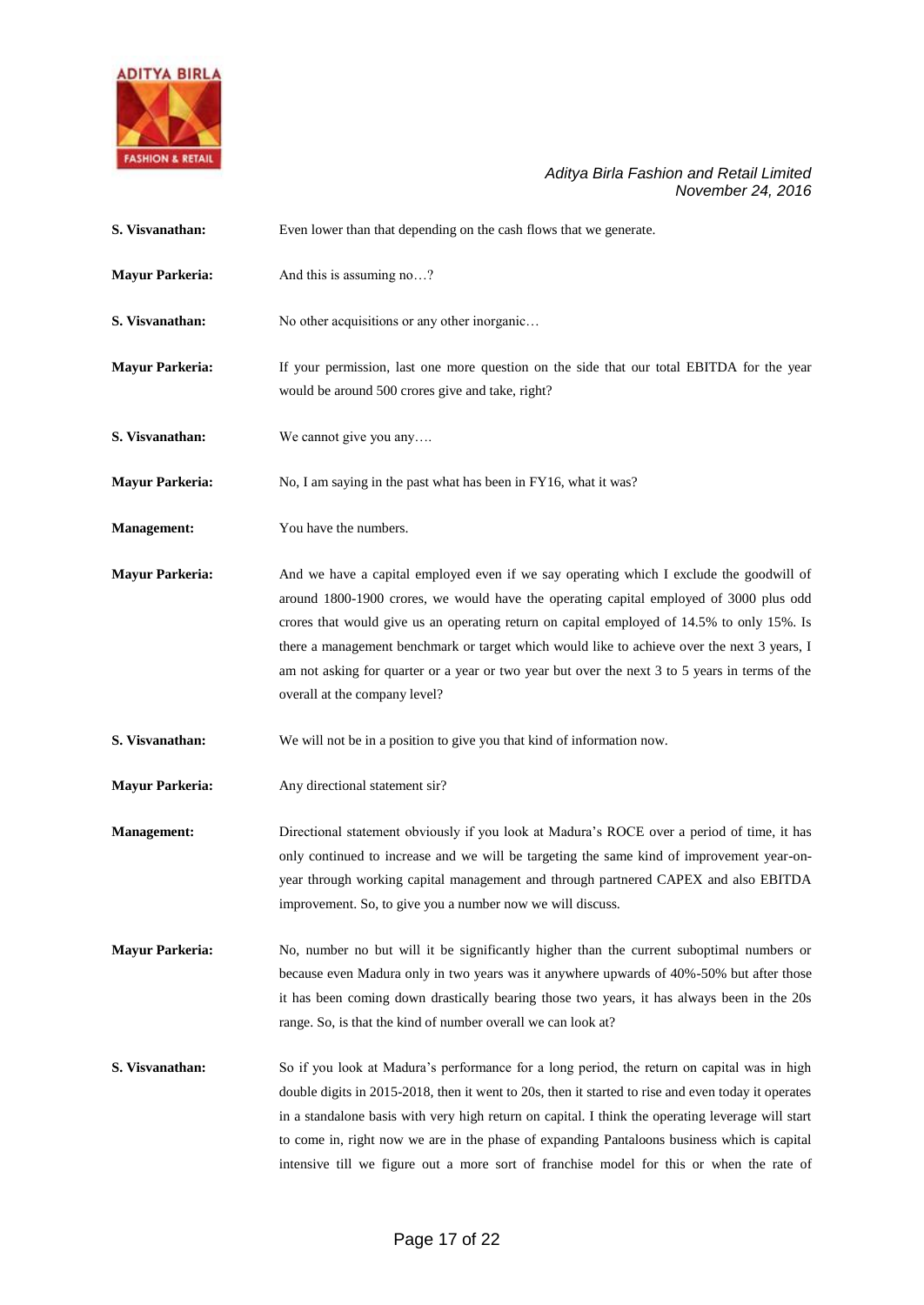

expansion of new stores becomes the smaller part of the base because today when you are opening between 40 to 50 stores and a net worth of 100-120 stores, it is fairly significant increase in the capital. But once we get to 250-300 stores, 200 plus stores which we will get to in next 2-3 years, the incremental capital employed will actually come down as the base of the business and that is when the multiplication starts to happen very fast.

**Management:** And also when we clarify to you on the segmental liabilities and how we are allocating equity and borrowings within the divisions we do not know because we do not allocate. So we will send you the clarification and then you can work it out for the past.

**Moderator:** Thank you. We have the next question from the line of Sanjay Singh from Axis Capital. Please go ahead.

**Sanjay Singh**: Just wanted to know on the innerwear front, what kind of supply chain you have set up, is manufacturing on your own exclusive, what exactly is being done there?

**Ashish Dikshit:** So right now the business is too small for us to own a manufacturing, Sanjay. We expect next year and a half-two years as we go national build deeper distribution and build large volume. It is an option that is available to us. You must remember that we run a fairly large manufacturing business, one of the largest manufacturing business in apparel industry in India. It is a product that we understand extremely well to make but at this stage of the business, we want to keep higher flexibility keeping in mind what is best required for the frontend and therefore at this stage we are not investing in a manufacturing setup, but that is something that we will consider maybe two years from now.

**Sanjay Singh:** And is it an exclusive manufacturing setup you have now or?

Ashish Dikshit: We have fairly good tie-up but we do not have the scale right now to keep it exclusive because that would require committing a certain volume at this stage but the partnerships are deep and work almost as well as an exclusive in terms of arrangements on current development and quality management, but we are not in a position to consume the kind of volume that are required in a typical base level manufacturing plant in innerwear today that will change pretty quickly next two years and that is when we will evaluate.

**Sanjay Singh:** But it is not a very CAPEX intensive business, right?

**S. Visvanathan:** No, asset turnover is very high in this, in any form of apparels but even in innerwear.

**Sanjay Singh:** And secondly in terms of pricing positioning where exactly is this VH placed, is it mid premium or it is in the super premium part?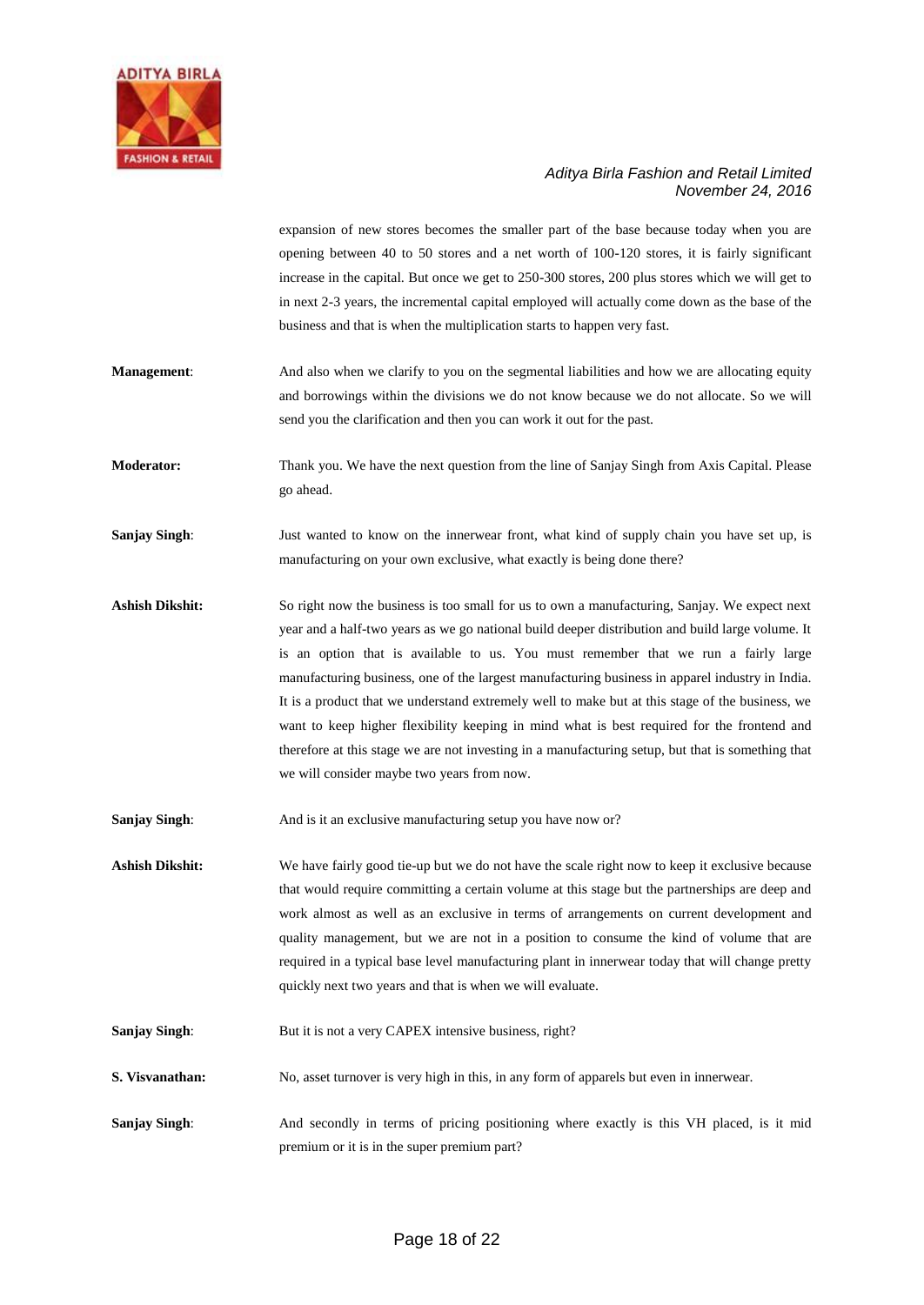

| <b>Ashish Dikshit:</b> | No, it is not super premium. It is premium segment, it is pretty much the kind of Van Heusen<br>positioning that you would expect. We obviously have the differentiated product offering wide<br>enough but where there are products which are very differentiated which are slightly more<br>expensive, but we are operating in the large premium market which really is the                                                                                                                                                                                                                                                                                                            |
|------------------------|------------------------------------------------------------------------------------------------------------------------------------------------------------------------------------------------------------------------------------------------------------------------------------------------------------------------------------------------------------------------------------------------------------------------------------------------------------------------------------------------------------------------------------------------------------------------------------------------------------------------------------------------------------------------------------------|
| <b>Sanjay Singh:</b>   | This is slightly more premium to the market leader in terms of pricing, the price points per<br>say?                                                                                                                                                                                                                                                                                                                                                                                                                                                                                                                                                                                     |
| <b>Ashish Dikshit:</b> | It is roughly around that. There are products which are low premium than that but in terms of<br>overall brand positioning and the customers and segment that we are targeting, we are playing<br>exactly where the market is today.                                                                                                                                                                                                                                                                                                                                                                                                                                                     |
| <b>Moderator:</b>      | Thank you. We have the next question from the line of Rohit Kadam from Credit Suisse.<br>Please go ahead.                                                                                                                                                                                                                                                                                                                                                                                                                                                                                                                                                                                |
| <b>Rohit Kadam:</b>    | Just have a couple of follow-ups on the demonetization part. Firstly for Madura, is the<br>wholesale channel more impacted than the retail channel for us and my second question is are<br>you seeing a variance in the impact between the Pantaloons business and the Madura business<br>from demonetization?                                                                                                                                                                                                                                                                                                                                                                           |
| <b>Ashish Dikshit:</b> | So, fair question I think wholesale is currently more impacted. I do not think in real sense,<br>wholesale and retail will be dramatically different because the consumer behavior at both ends<br>in terms of cash versus credit is roughly similar, although it is fair to expect that wholesale<br>business at least smaller MBOs and that too smaller towns have a high share of cash. We do<br>expect that impact to be slightly higher than our own retail. Also the question of Madura<br>versus Pantaloons, as of now the difference is minimal, although you would expect that<br>Pantaloons business should be able to come back a little faster being a pure retail business. |
| <b>Moderator:</b>      | Thank you. We have the next question from the line of Harit Kapoor from IDFC Securities.<br>Please go ahead.                                                                                                                                                                                                                                                                                                                                                                                                                                                                                                                                                                             |
| <b>Harit Kapoor:</b>   | Just one question on the demonetization part. If you can just help us with what were your cash<br>transactions, obviously you bill everything but how much would be transactions in cash in<br>terms of sales as a percentage before and after 8 <sup>th</sup> November if you have some sense on that?                                                                                                                                                                                                                                                                                                                                                                                  |
| S. Visvanathan:        | 45% before on an average, it fell down to as low as 5% in the first few days. It is now settling<br>in the early double digits.                                                                                                                                                                                                                                                                                                                                                                                                                                                                                                                                                          |
| <b>Harit Kapoor:</b>   | So, are you seeing that progressively improving as days are passing by?                                                                                                                                                                                                                                                                                                                                                                                                                                                                                                                                                                                                                  |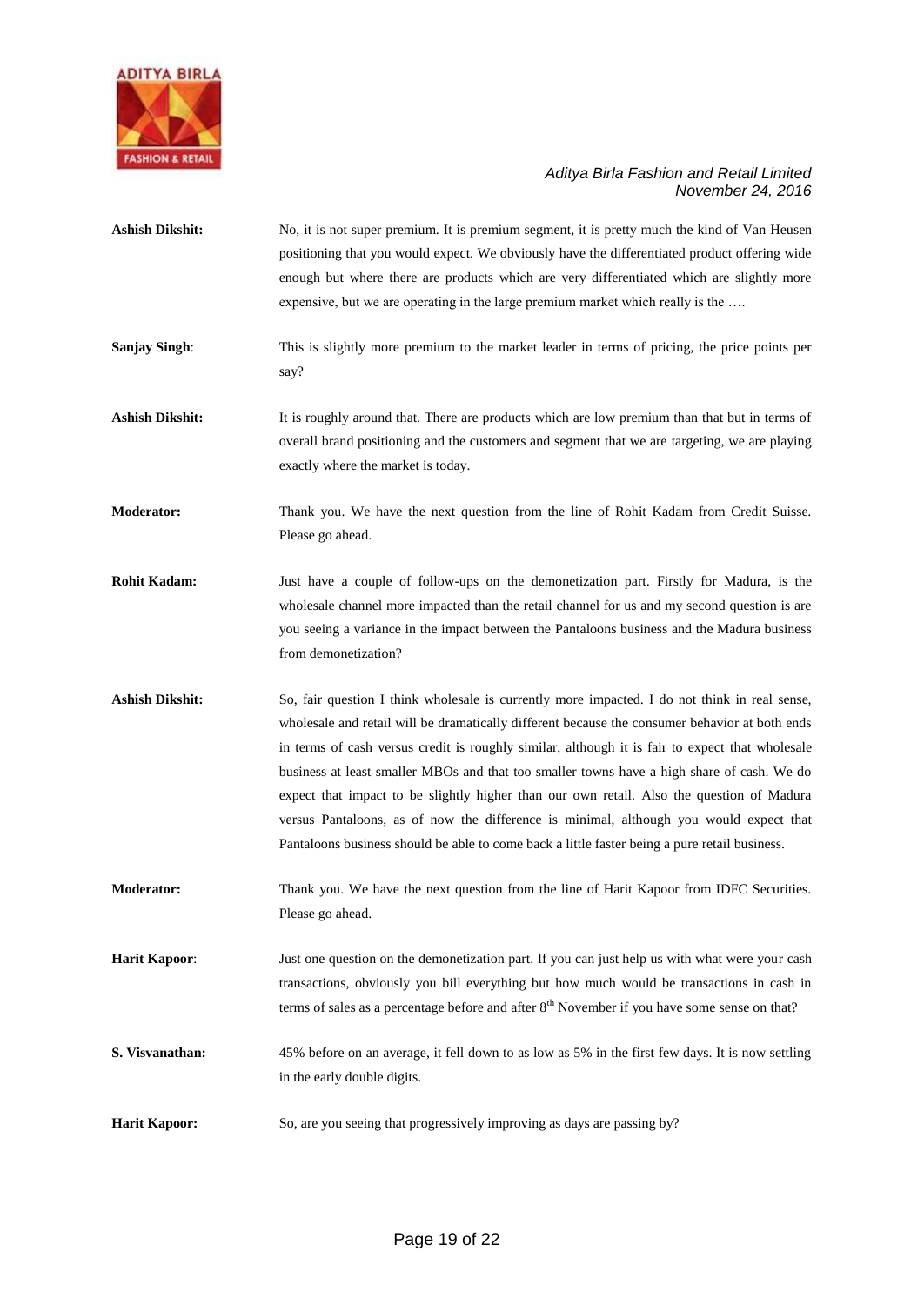

- Ashish Dikshit: Two things are happening. The progression in terms of overall sales coming back is much faster but not all of that change is coming through cash improvement. There is definite uptake as far as card adoption is concerned, so share of wallet is improving but overall cash is also beginning to come to double digit numbers as we move forward**.**
- **Harit Kapoor:** And the second thing was, are you guys actively doing anything in terms of making the payment process easier in terms of cash backs or tying up with banks, digital payment agencies etc. to make lure the customer in terms of payments etc.?
- Ashish Dikshit: There are two aspects. One is facilitating the customers in terms of payments other than cash that we are doing. We are tying up with most of the banks, we already have tie up even with the digital payment agencies and companies. We are accelerating that rollout as deep as possible and that is pretty much on that. What we are doing let's hope is doing something to get customers because we believe that today the impact of that is likely to be much slower, we may just end up giving lot of margins to people who already are our customers by offers of that nature. So that is relatively less today but we are doing everything to facilitate consumer who wants to shop through multiple payment mechanisms being made available at our retail stores.
- **Harit Kapoor:** Third and last question really is on within Madura Pantaloon, are you seeing any trends from a sales decline perspective which are divergent region specific. So say example one region doing far worst than the other in terms of the sales decline that you mentioned?
- **Ashish Dikshit:** In context to demonetization?
- **Harit Kapoor:** Yeah, in context to demonetization completely?
- Ashish Dikshit: North was impacted more severely, so North the overall share of cash business in our portfolio was also high. Having said that, North is recovering better at the base level because winter wears and as winters are begun to settle and the weddings are more sort of prominent in that business. So, they are probably neutralizing each other but the impact was higher in North and West than South and East.
- **Moderator:** Thank you. We have the next question from the line of Aakash Mangani from BOI AXA Investment. Please go ahead.
- **Aakash Mangani:** I would like to understand your foray on the non-apparel side of the business in Madura, how is that progressing, how profitable is that for you as a business, what are your plans over there, be the first question?
- **Ashish Dikshit:** So I think we talked about innerwear that is the most significant initiative that we have in nonapparel in Madura. Other than that, shoes was the last big initiative that shaped reasonably well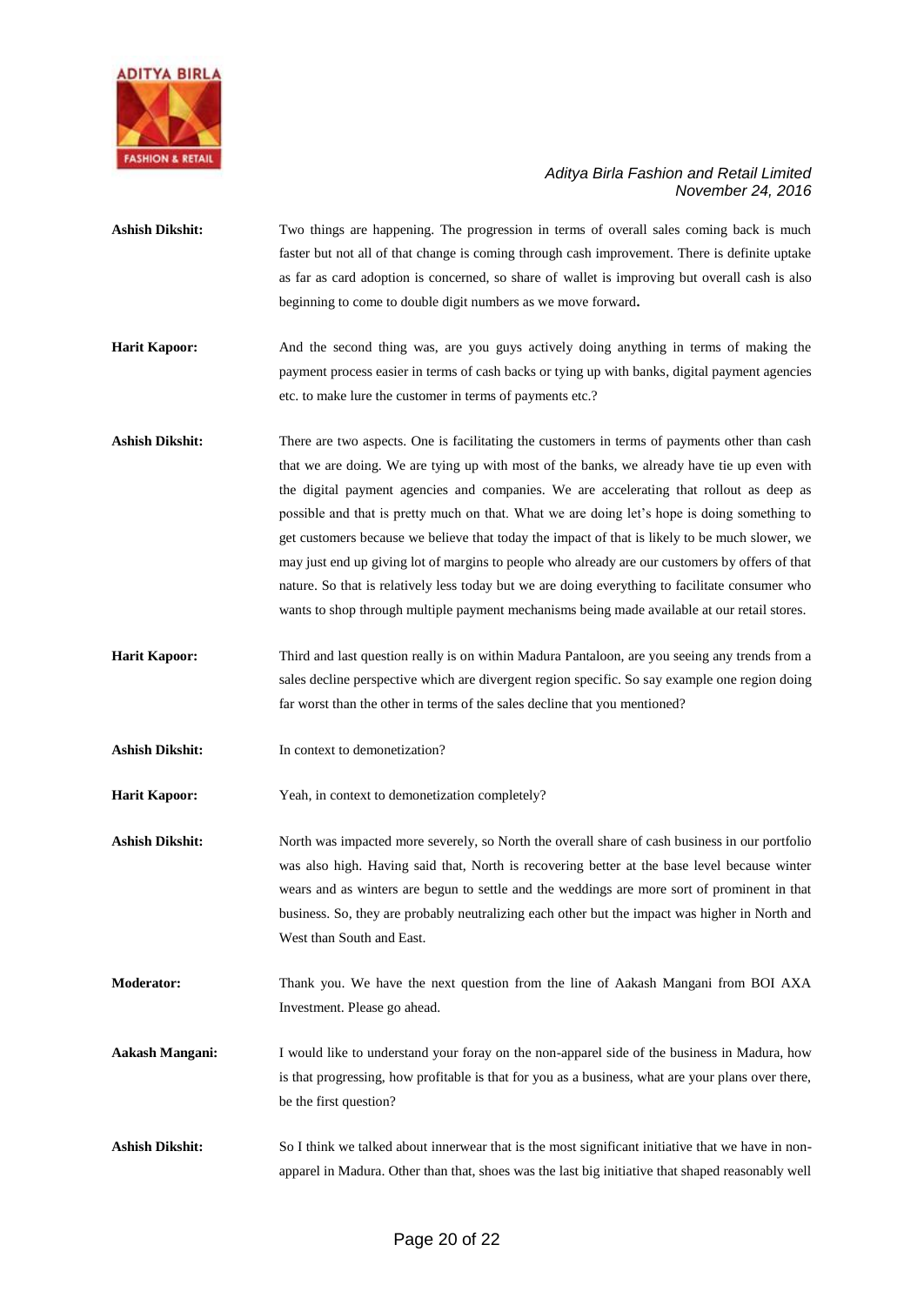

and this got integrated as much with other product categories. So we do not treat it separately, it is pretty much operating like another product in the portfolio. We do not have anything due in significant at this stage, which we have not done for last few years. So nothing which is very recent in that sense.

- Aakash Mangani: And the other question is generally over the last say 2-3 years, the casual wear segment seems to be growing much faster as compared to the formal wear segment and I understand that over the next couple of years that would be the trend as going forward as well. So is there a strategy to skew the product profile more so towards casual wear and how would you sort of want to go about doing that?
- **Ashish Dikshit:** So, this is something that we identified almost five years back and we have played out the strategy in each of our brands. So if you look at Louis Philippe, Van Heusen, Allen Solly, they are sub brands which have got created in the casual wear side. Whether that is LP Coat, LP Jeans, or V Dot in Van Heusen or Allen Solly casual, Allen Solly sport, Peter England casuals, Peter England jeans. So in recognition of this definite shift in the market, each of our brands have created strong sub brand in proposition and as market is shifting, the share of these businesses constantly improving and increasing. At one point of time, they were insignificant business, today roughly casual wear is almost half of Madura's business that will probably be surprising to many people who know these brands more for their formal wear strength but that is something that we are doing. Going forward as we are expanding our overall portfolio, we will continue look for opportunities either through new brands or through acquisitions to further strengthen that.

**Aakash Mangani:** So as of FY16 if that is half of Madura sales, how would that have been let's say 4 years back?

- **Ashish Dikshit:** So FY16 will be about 40%-45%. If you go back to FY10 that number may be between 20% to 25%, so that is the kind of shift that is underlying this strategy and you could feel if you visited any of our stores and just look at the share of casual wear inside that store, you will feel the difference.
- **Aakash Mangani:** The other thing is that you mentioned on your expansion plans with regards to EBOs, with regards to the steps of the government taken on the last couple of days, this is expected that the real estate industry would slow down significantly. So do you foresee one yourself not being able to get those kind of deals if the pace of mall construction and so on and so forth slows down the next couple of years or you foresee us getting better deals with regards to where you can sign up or lease rental cost going down, any comment on that?
- Ashish Dikshit: All of them. We expect broader pressure on real estate and therefore there could be some slowdown as far as real estate, new development is concerned. On the positive side, real estate sector is also looking for structural reforms, there are big players coming in and some of that